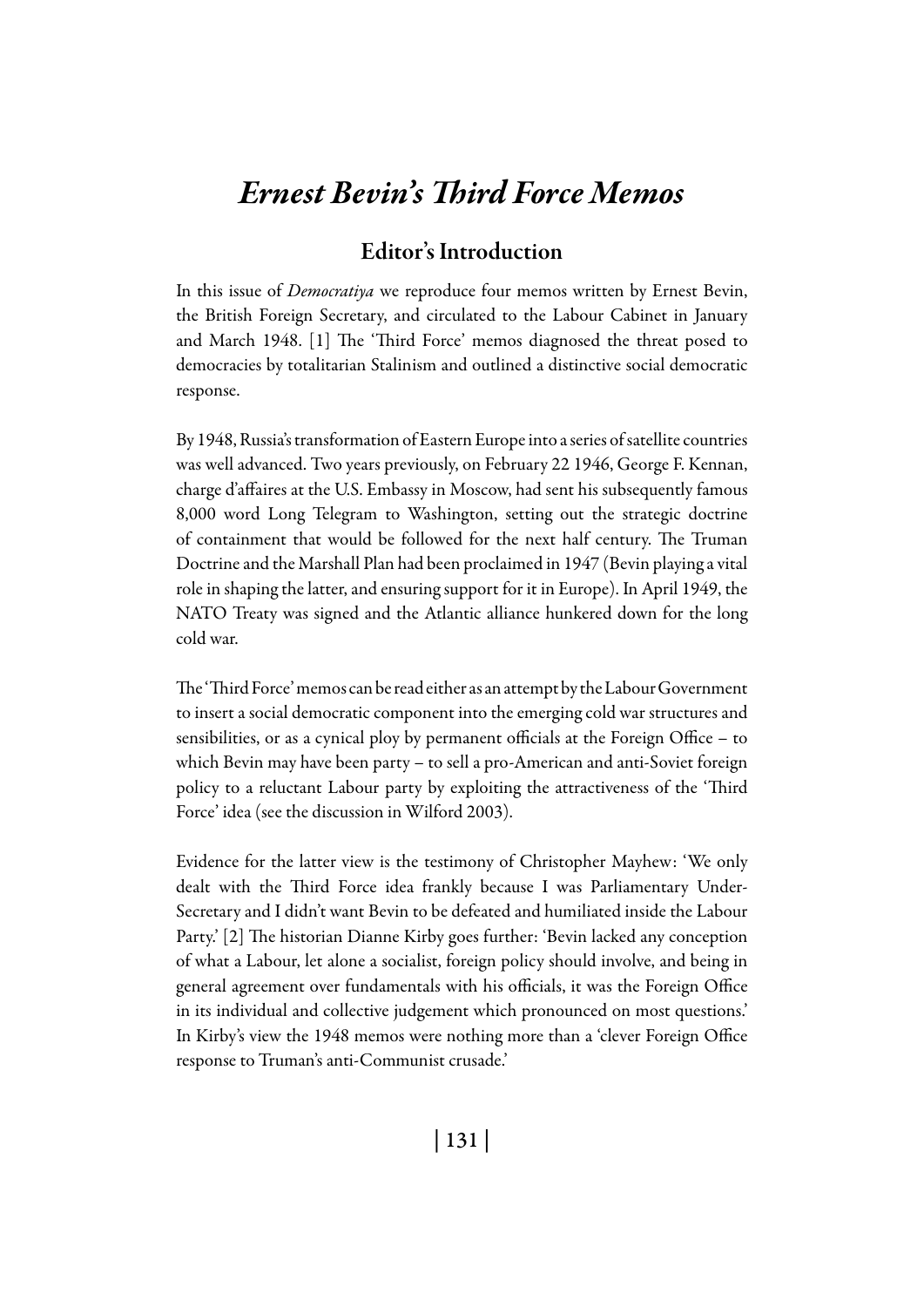But Kirby's thesis – that Bevin was an amanuensis for cynical officials – pays insufficient attention to three factors. First, the legacy of Bevin's social democratic loathing of Stalinists, developed over a life spent fighting them in the British and international labour movements. Second, the educational effect of Russia's brutal post-war takeover of Eastern Europe. Third, the existence within the Labour Party of a block of social democratic antitotalitarians whose views were embodied in this March 3 statement of the National Executive Committee:

…in Czechoslovakia, so in Hungary, Rumania and Bulgaria, individual Socialists, by permitting or abetting Communist attacks on democracy, have connived at their own destruction. The issues before us no longer permit of any prevarication. Socialism is meaningless without democracy … Any attempt to achieve Socialism by means which deny democracy and human rights, particularly by the operation of an all-powerful secret police, must lead inevitably to a dictatorship, indistinguishable in its impact on the common man from Fascism.

Questions of authorship and intent aside, contemporary antitotalitarians cannot treat the 'Third Force' memos, or the person of Bevin himself for that matter, [3] as models. It is not just that our times are palpably not his. More than that, there were serious failings in Bevin's policy – of design and execution – which must be registered alongside the strengths.

Peter Weiler (1993) points out that Bevin's policy to contain an imperialist Soviet Union was never separated from his own 'neo-imperialist agenda' for Britain. The hubristic goals of the maintenance of 'Great Power' status and of parity with the USA and the USSR were to be attained in part by the retention of the colonies. These goals, implicit in Bevin's memos, were at odds with the construction of a 'Third Force' of international social democracy. (Bevin even tried to persuade Attlee not to grant Indian independence – Attlee wisely ignored him.) The lingering colonialist mind-set influenced Britain's tragic retreat from a serious engagement in the post-war process of European co-operation, and its increasing reliance on the 'special relationship' with the USA, which Bevin over-estimated the UK's ability to control.

This neo-imperialist agenda explains, at least in part, why the Labour government failed to pursue the 'Third Force' policy with any determination. [4] Hugh Wilford, in his finely balanced study of the British left during the early cold war, shows that

| 132 |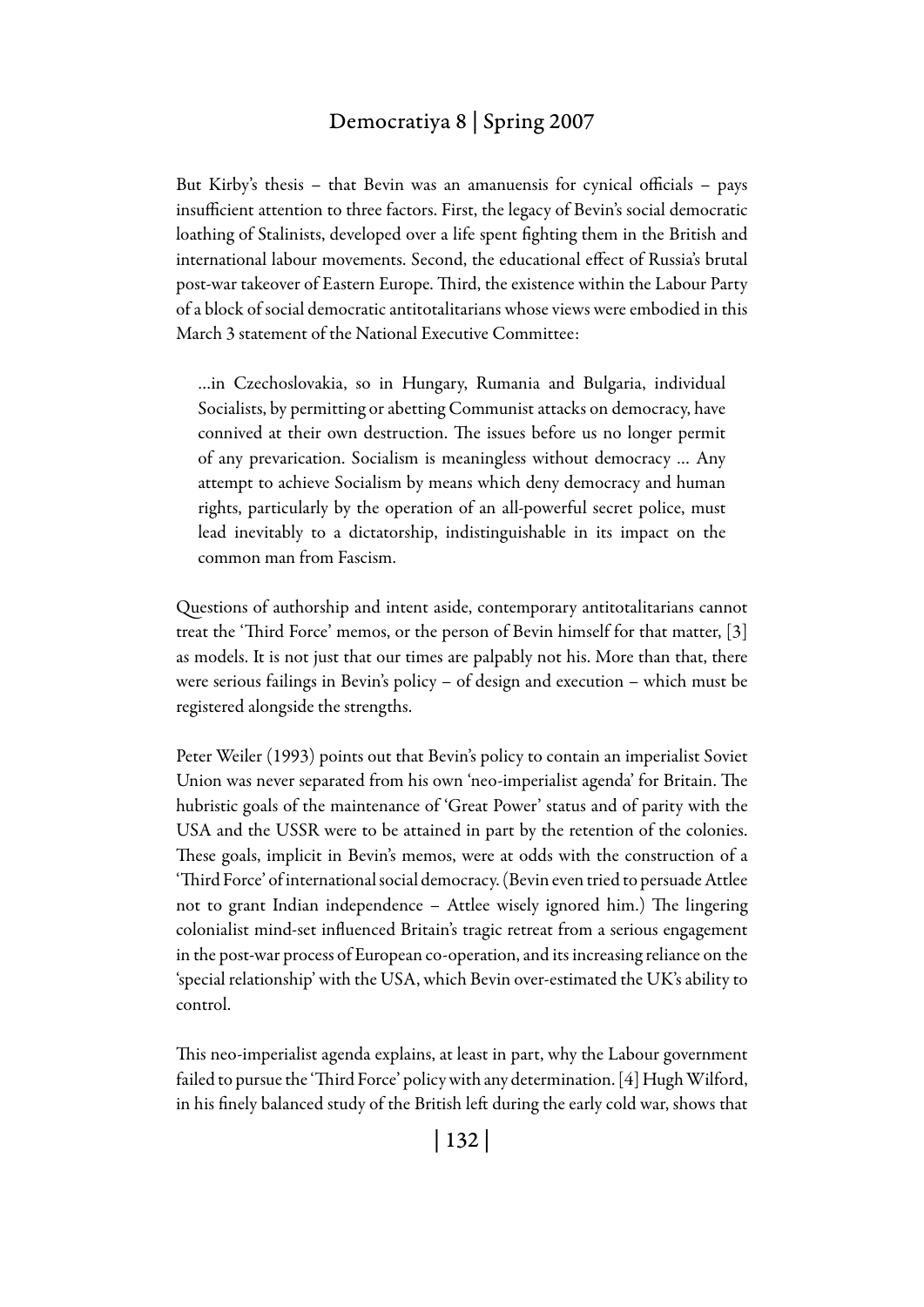the 'Third Force' policy was quickly shelved. A propaganda unit, The Information Research Department (IRD) had been called into existence by Bevin's 4 January memo, 'Future Foreign Publicity Policy,' but social democracy 'barely featured as a theme in IRD output during 1948.' 'The Department's negative anti-communist function,' notes Wilford, was increasingly 'taking precedence over its positive, Third Force mission … [t]he escalation of the Cold War, the increasing economic weakness of Britain and, ironically, Labour's objections to greater involvement in Europe, all combined to throw Bevin back on the Atlantic alliance as the chief means of securing Britain's status as a Great Power.' Weiler concludes his short book on Bevin harshly. '[H]is career as Foreign Secretary put a social democratic gloss to a traditional goal – preserving Britain's position as a world power and its predominance in areas such as the Middle East.'

#### Social Democratic Antitotalitarianism

Nonetheless, Bevin's achievement in the 'Third Force' memos was to grasp three truths about Russian totalitarianism which swathes of western intellectuals and politicians contrived to hide from themselves, not only in the 1940s but subsequently.

First, Bevin understood that totalitarianism was imperialist and so must be confronted and not appeased. Bevin spurned the neutralist position because, in the (disapproving) words of John Saville, he had 'a comprehensive and all-embracing hostility towards the Soviet Union and all its works.' [5] As such, his notion of a 'Third Force' was very different from that proposed by many on the Labour Left. Bevin was not interested in an isle of rectitude from which passive propaganda would be broadcast in a spirit of neutrality between the democracies and totalitarianism. He never understood a 'Third Force' policy to be an alternative to *choosing sides* because he had already grasped the large truth of the twentieth century – that there are times when either/or must replace neither/nor as the strategic compass of the left. (See 'Threat to Western Civilisation,' March 3). Bevin's hope, in the 1948 memos at least, was rather that a distinctively social democratic politics would *win the leadership* of the antitotalitarian forces and so render a civilisational fight also one for social justice.

Bevin had to veil his hostility to Stalinism from a Russophile Labour Party leftwing until events, such as the 1948 Czech coup, could educate it. In 1947 the party pressure group *Keep Left* had declared collective security against Communist

| 133 |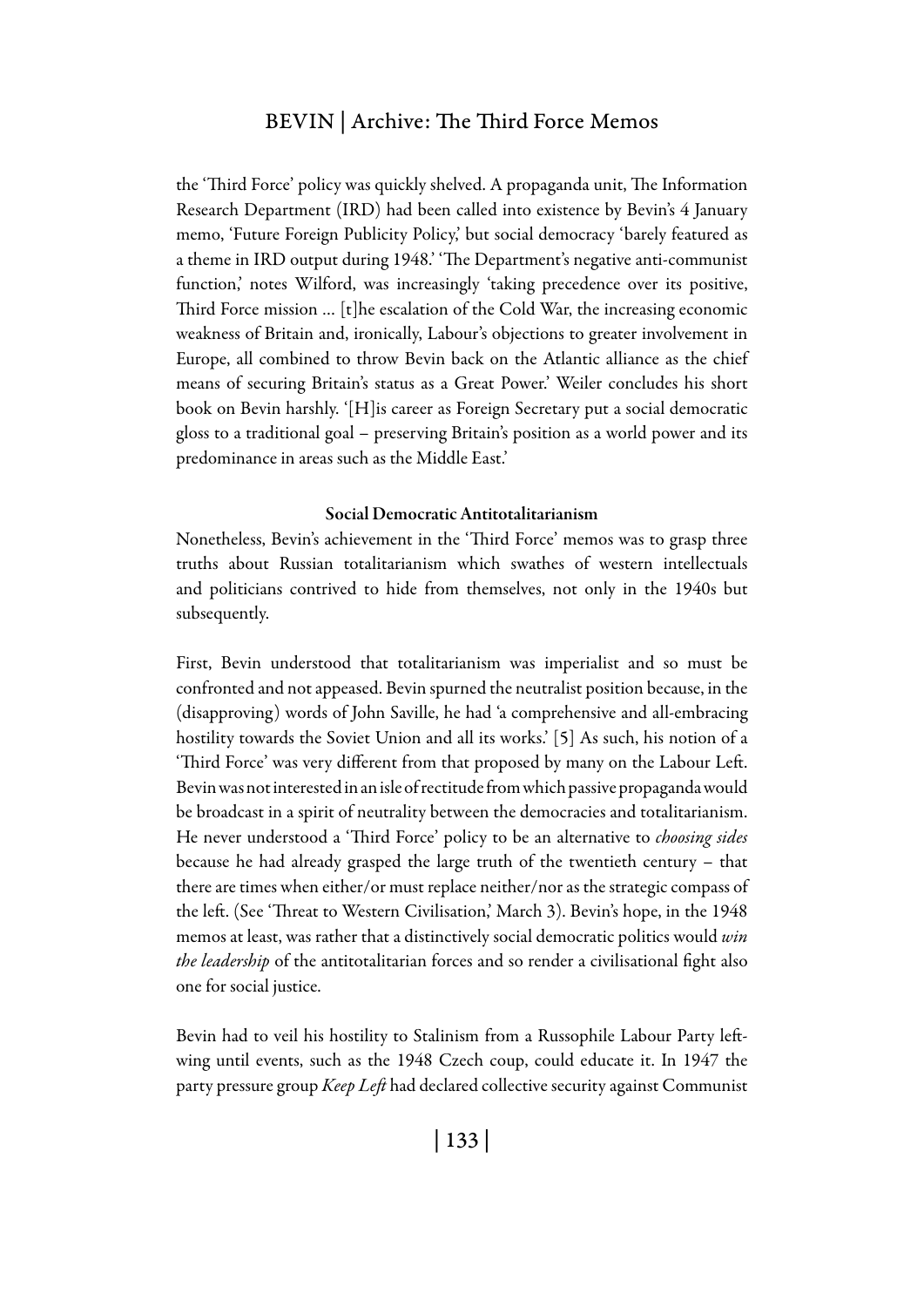expansion to be 'a betrayal of socialist principles,' while the leading socialist intellectual, Harold Laski, warned that hostility to the Soviet Union would 'split the party from top to bottom.' (As late as 1953, a non-fellow-travelling left-winger, the future Labour Party leader Michael Foot, wrote an obituary of Stalin that included these lines: 'the achievements of the Stalin era were monumental in scale ... who, in the face of these colossal events, will dare to question Stalin's greatness, how superhuman must be the mind which presided over these world shattering developments?')

Second, Bevin grasped that totalitarianism was advancing by *political warfare*. He grasped the new role played by front organisations – popular social movements, political parties, captured trade unions, 'action committees,' magazines, and myriad other forms of ideological and cultural combat. And he understood that none of these political forms – not even participation within a coalition government – made totalitarianism one jot less predatory.

If Bevin's first two insights were diagnostic, his third was prescriptive. To resist totalitarianism, a new politics was required. This too would be a form of political warfare, with the 'third force' playing the distinctive role, within the larger western democratic alliance, of yoking the antitotalitarian fight to the pursuit of social justice. [6]

#### Bevin and Us

Policies designed in the mid-1940s, and which were barely implemented even then, can hardly be dusted off for use in 2007. We live in a post-Westphalian world and face a radically different threat: transnational and stateless networks of totalitarian theocrats supported by authoritarian states, indulged within democratic states and lodged in the circuits of cyberspace. Today, a 'Third Force' must be a global rather than a 'western' alliance of social democracies, shorn of any hint of colonialism, waging political warfare, pursuing global development as freedom. And it must be composed of networks of people and ideas as dense and wired as the enemy's, social movements as combative, intellectuals as dedicated, and political leaders as able to educate and impart élan.

We lack virtually all of this at the present time. As such we are in no position to dismiss Bevin's 'Third Force' memos out of hand. For in their cold-eyed realism about the predatory nature of totalitarianism; their appreciation of the importance

| 134 |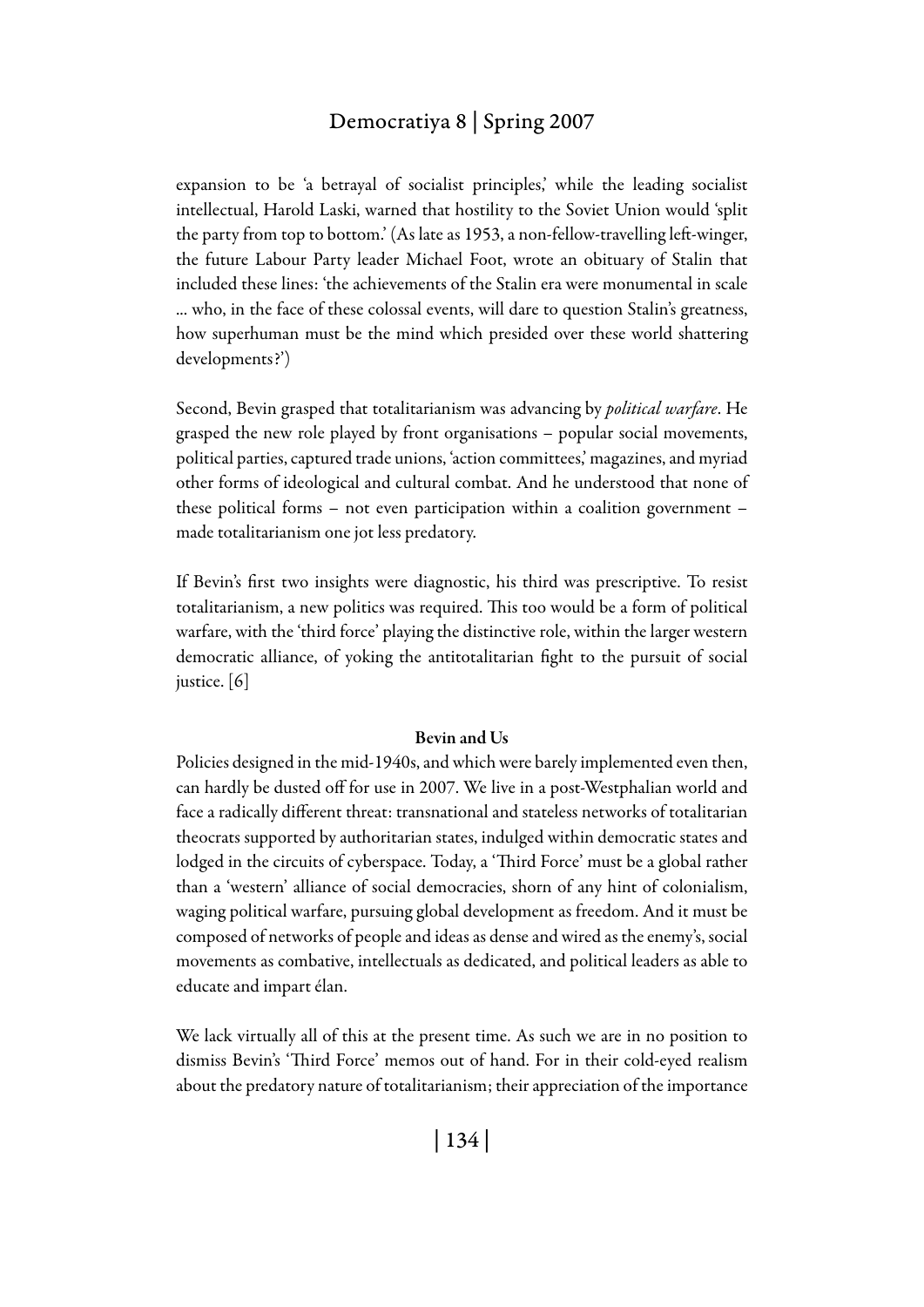#### Bevin | Archive: The Third Force Memos

of political warfare to its spread; their understanding that the projection of force is part of a serious antitotalitarian response; their clear-sightedness about the need to educate the party and the public for the long haul; their ceaseless pursuit of alliances between democracies, on the one hand, and between social democratic internationalists on the other (for these are the twin-tracks of antitotalitarianism); their boldness about institution-building; their canny prudentialism; and their good sense that while totalitarianism may be contained by security it will be defeated by ideas, Bevin's 1948 'Third Force' memos may still usefully stimulate the thinking of antitotalitarians.

Alan Johnson is the Editor of Democratiya.

#### References

Bullock Alan, 1983, *Ernest Bevin: Foreign Secretary*, 1945-51, Heinemann, London.

- Kirby Dianne, 2000, 'Divinely Sanctioned: The Anglo-American Cold War Alliance and the Defence of Western Civilization and Christianity, 1945-48,' *Journal of Contemporary History*, 35, (3).
- Saville John, 1984, 'Ernest Bevin and the Cold War, 1945-50,' *Socialist Register*, 1984.
- Weiler Peter, 1993, *Ernest Bevin*, Manchester University Press.
- Wilford Hugh, 2003, *The CIA, the British Left and the Cold War: Calling the Tune?* Frank Cass Publishers.

#### **Notes**

- [1] The memos reproduced in this issue of *Democratiya* are 'The First Aim of British Foreign Policy' [4 January 1948], 'Future Foreign Publicity Policy' [4 January 1948], 'The Threat to Western Civilisation' [3 March 1948] and 'The Czechoslovak Crisis' [3 March 1948). All are available at The National Archives, Kew, in England. Bevin's Parliamentary Under-Secretary, the young anti-Communist intellectual Christopher Mayhew, wrote 'Future Foreign Publicity Policy,' and Gladwyn Jebb, a Foreign Office official, drafted 'The Threat to Western Civilisation.' Bevin's private secretary Nicolas Henderson recalled that his secretaries came 'to pride themselves on their technique of ghost-writing' for Bevin (Weiler 1993, p. 146, Wilford 2003, pp. 51-2].
- [2] Cited in Wilford 2003, p. 52. Alan Bullock, Bevin's biographer, noted that Bevin had to deal with 'a Labour Party always reluctant to listen to open criticism of the USSR' (1983, p. 514). In 1948, the US ambassador in Britain, Lewis Douglas, detected 'an undercurrent of feeling here against the US in and out of government … At times their attitude toward the US borders on the pathological' (cited in Kirby, 2000, pp. 398-9). Some maladies, it seems, have always been with us.
- [3] Although his biographer Alan Bullock disputes this (1983, pp. 563-4), it seems plain that Ernest Bevin held anti-Semitic views. At issue is not his refusal to allow 100,000 Jews to enter Palestine immediately after the war, nor his hostility to the establishment of the State of Israel, and certainly not his sympathy for the Palestinians. It is rather a matter of anti-Jewish prejudice. Christopher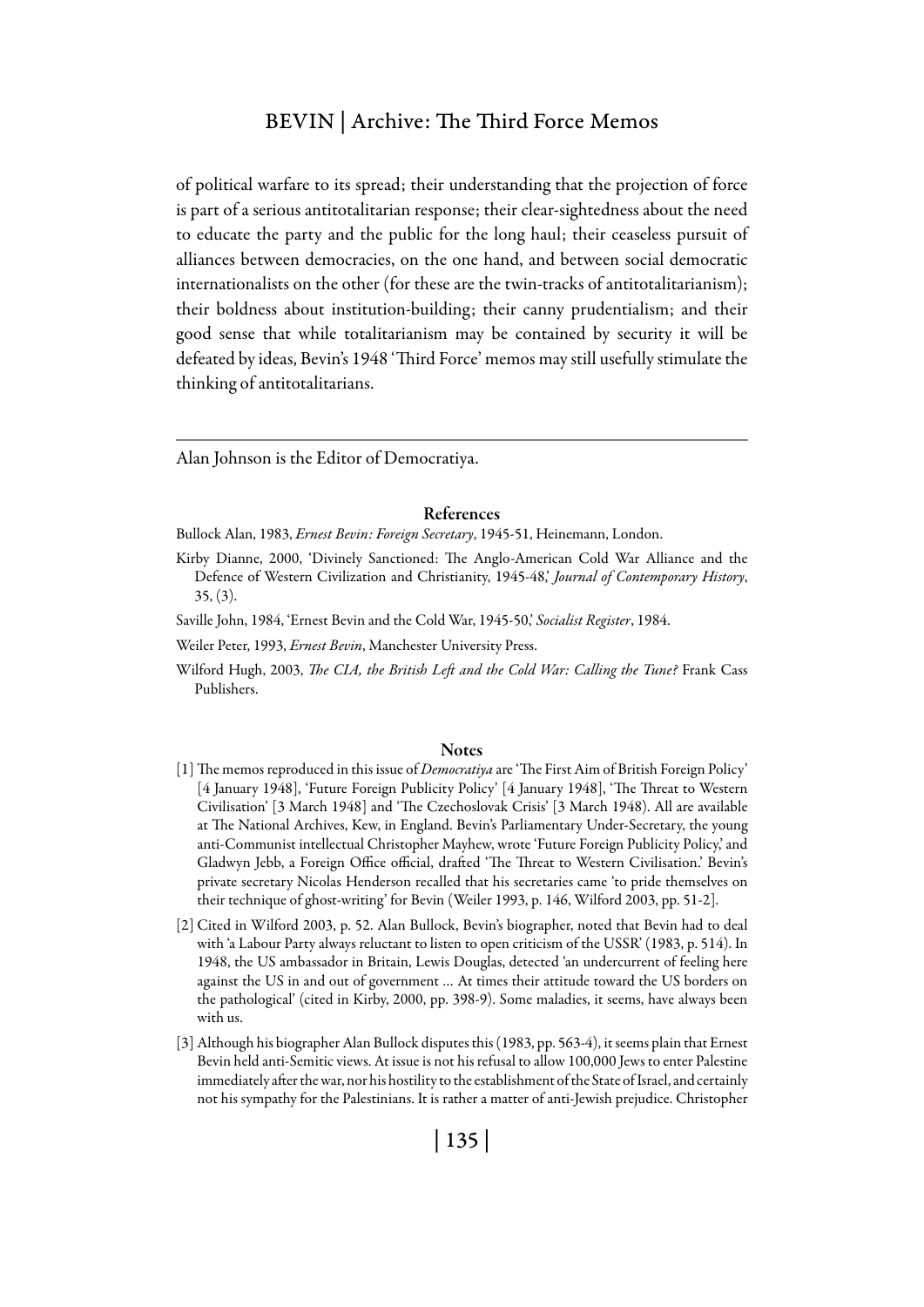Mayhew confided this to his diary in May 1948: 'must make a note about Ernest's anti-Semitism … There is no doubt in my mind that Ernest detests Jews. He makes the odd wisecrack about the 'Chosen People'; explains Shinwell away as a Jew; declares the Old Testament is the most immoral book ever written … He says they taught Hitler the technique of terror – and were even now paralleling the Nazis in Palestine.' The Labour MP Ian Mikardo wrote in his memoirs of the 'pejorative and often vulgar language of many of Bevin's references to Jews.' (See Weiler 1993, pp. 170-1)

- [4] The nadir was the Labour Government's policy in Greece (see Weiler 1993, p. 159; Saville 1984).
- [5] 1984, p. 98. Saville (an historian who left the CP in 1956 over the invasion of Hungary and who helped form the New Left) vilified Bevin as an obsessive anti-Communist dolt. But Saville simply bracketed the reality to which Bevin was responding – the threat to Western European democracies from a totalitarian power that had already turned Eastern Europe into a prisonhouse of nations. This mental bracketing was common among western socialist intellectuals. It resulted in their failure to face the scale of the crimes of Stalinism, or to develop a serious political and military strategy to contain Stalinism, or to engage in fair dealing with those who did see Stalinism plain and responded accordingly. It accounts for much of the shameful sentimentality one finds to this day in many quarters about 'the socialist countries.'
- [6] Bevin understood that social democrats must be, and be seen to be, *independent* partners within the alliance of democratic nations. When he met Bevin at the 1945 Potsdam conference, the American Secretary of State, Byrnes, noted 'his manner was so aggressive that both the President and I wondered how we would get along with this new Foreign Secretary' (cited in Weiler 1993, p. 146).

*\**

#### Document 1 Top Secret

### C.P. (48) 6 4th January, 1948

#### Cabinet

### THE FIRST AIM OF BRITISH FOREIGN POLICY

#### Memorandum by the Secretary of State for Foreign Affairs

It must be recognised that the Soviet Government has formed a solid political and economic block behind a line running from the Baltic along the Oder, through Trieste to the Black Sea. There is no prospect in the immediate future that we shall be able to re-establish and maintain normal relations with European countries behind that line. As I have explained in a separate paper these countries are dominated by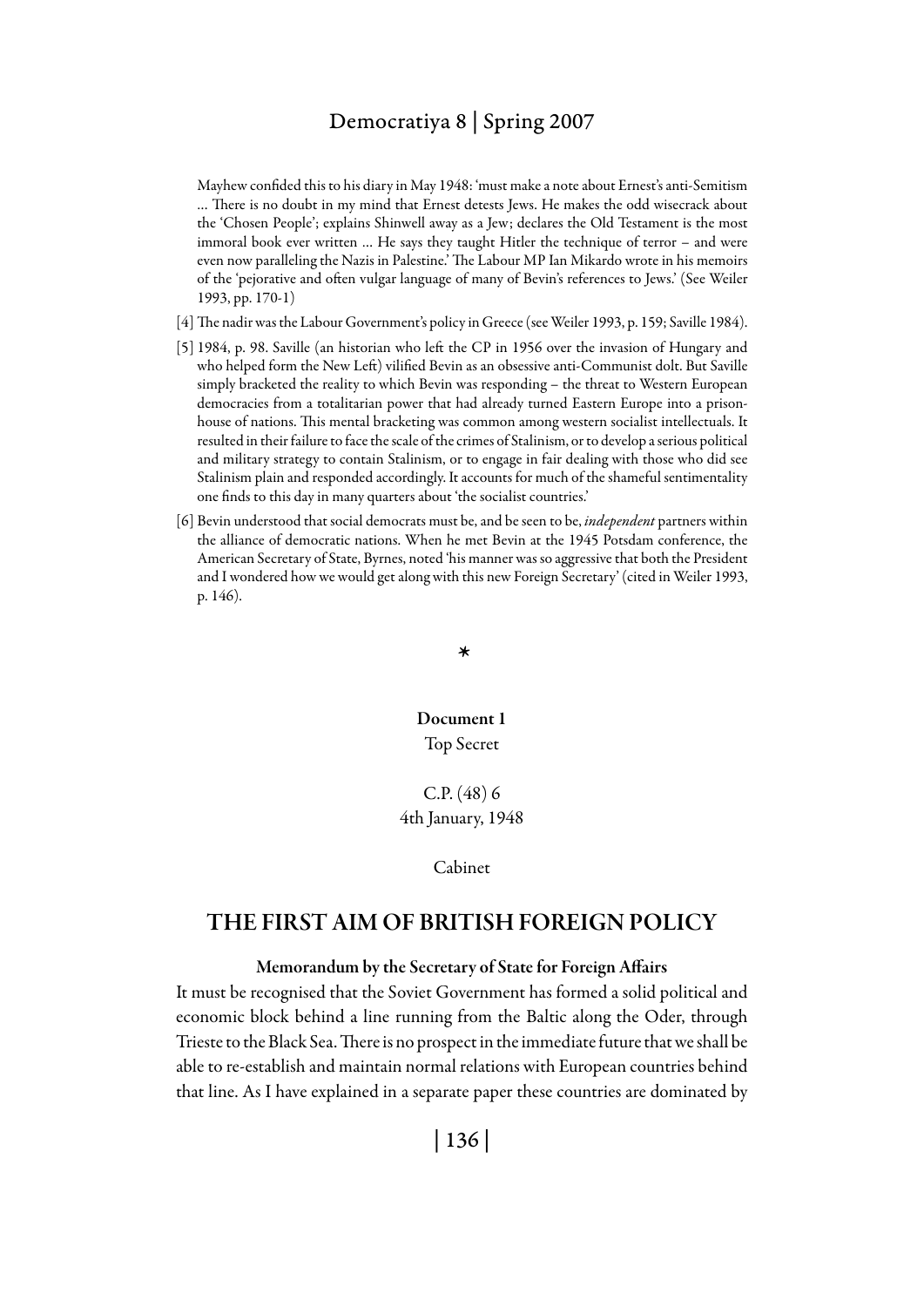the Communists, although they are only a minority in each country. Indeed we shall be hard put to it to stem the further encroachment of the Soviet tide. It is not enough to reinforce the physical barriers which still guard our Western civilisation. We must also organise and consolidate the ethical and spiritual forces inherent in this Western civilisation of which we are the chief protagonists. This in my view can only be done by creating some form of union in Western Europe, whether of a formal or informal character, backed by the Americas and the Dominions.

#### The Situation

In another paper I have attempted to give my colleagues a sober and factual account of Russian policy. It is clear that from secure entrenchments behind their line the Russians are exerting a constantly increasing pressure which threatens the whole fabric of the West. In some Western countries the danger is still latent but in German, France, Trieste, Italy and Greece the conflicting forces are already at grips with one another. In each country the issue is still in doubt and we must act resolutely if we are to prevail. The Soviet Government has based its policy on the expectation that Western Europe will sink into economic chaos and they may be relied upon to place every possible obstacle in the path of American aid and of Western European recovery. Our course is equally clear. I have done and will continue to do all I can to bring the Marshall Plan to fruition. But essential though it is, progress in the economic field will not in itself suffice to call a halt to the Russian threat. Political and, indeed, spiritual forces must be mobilised in our defence.

#### The Western Union

I believe therefore that we should seek to form with the backing of the Americas and the Dominions a Western democratic system comprising, if possible, Scandinavia, the Low Countries, France, Portugal, Italy and Greece. As soon as circumstances permit we should of course wish also to include Spain and Germany, without whom no Western system can be complete. This may seem a somewhat fanciful conception, but events are moving fast and the sense of a common danger drives countries to welcome tomorrow solutions which appear unpractical and unacceptable today. Almost all the countries I have listed have been nurtured on civil liberties and on the fundamental human rights. The recent proceedings of the Human Rights Commission at Geneva have shown that of the eighteen States represented, all except Russia and three satellites were in substantial agreement with the British draft of an International Convention for the protection of these civil liberties and human rights. Moreover, most Western European countries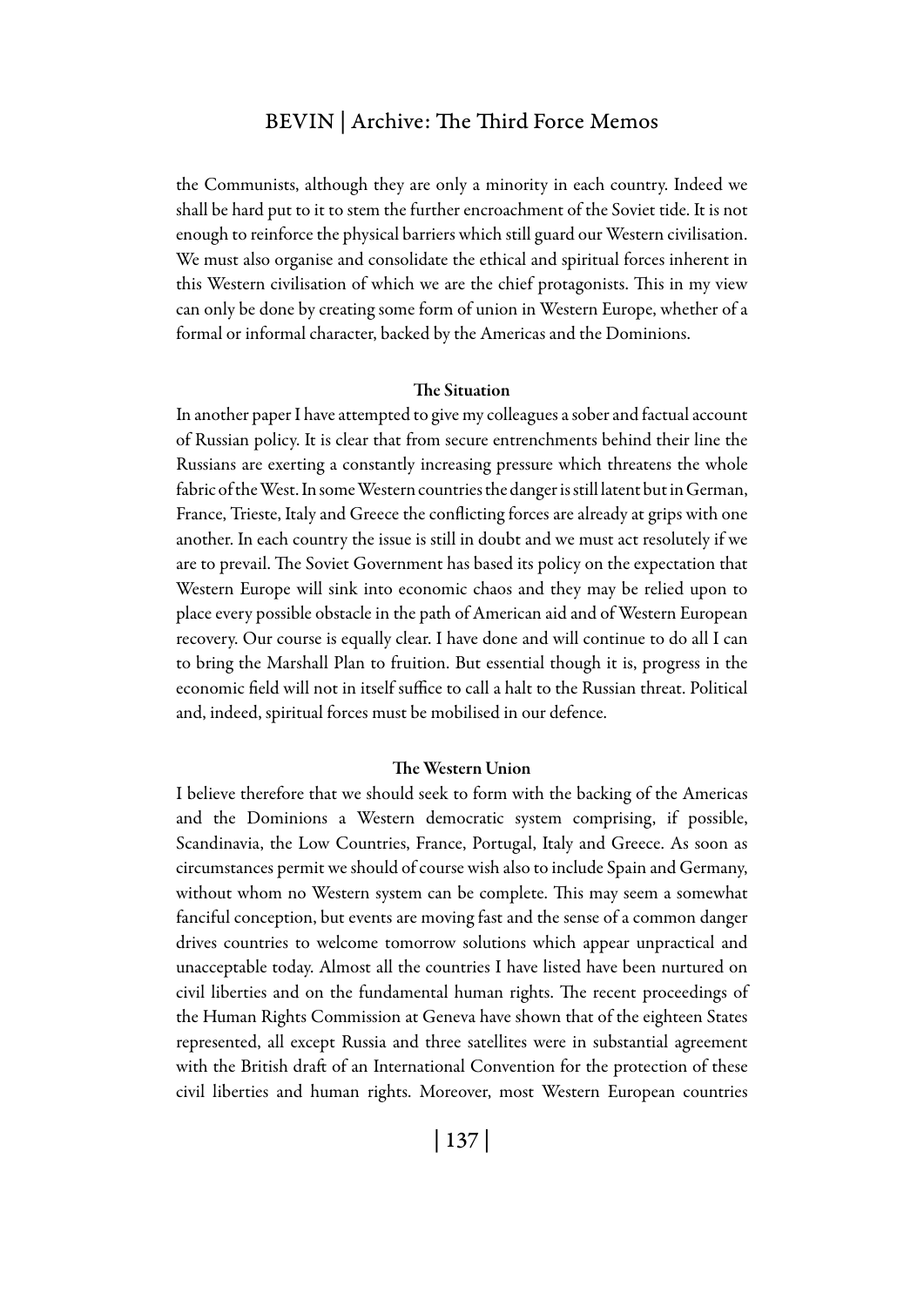have such recent experience of Nazi rule that they can apprehend directly what is involved in their loss. All in a greater or lesser degree sense the imminence of the Communist peril and are seeking some assurance of salvation. I believe therefore that the moment is ripe for a consolidation of Western Europe. This need not take the shape of a formal alliance, though we have an alliance with France and may conclude one with other countries. It does, however, mean close consultation with each of the Western European countries, beginning with economic questions. We in Britain can no longer stand outside Europe and insist that our problems and position are quite separate from those of our European neighbours. Our treaty relations with the various countries might differ, but between all there would be an understanding backed by power, money and resolution and bound together by the common ideals for which the Western Powers have twice in one generation shed their blood.

I am aware that the Soviet Government would react against this policy as savagely as they have done against the Marshall Plan. It would be described as an offensive alliance directed against the Soviet Union. On this point I can only say that in the situation in which we have been placed by Russian policy half measures are useless. If we are to preserve peace and our own safety at the same time, we can only do so by the mobilisation of such a moral and material force as will create confidence and energy on the one side and inspire respect and caution on the other. The alternative is to acquiesce in continued Russian infiltration and helplessly to witness the piecemeal collapse of one Western bastion after another.

The policy I have outlined will require strong British leadership in order to secure its acceptance in Europe on one hand and in Dominions and the Americas on the other. Material aid will have to come principally from the United States, but the countries of Western Europe which despise the spiritual values of America will look to us for political and moral guidance and for assistance in building up a counter attraction to the baleful tenets of communism within their borders and in recreating a healthy society wherever it has been shaken or shattered by the war. I believe that we have the resources with which to perform this task.

Provided we can organise a Western European system such as I have outlined above, backed by the power and resources of the Commonwealth and of the Americas, it should be possible to develop our own power and influence to equal that of the United States of America and the U.S.S.R. We have the material resources in the Colonial Empire, if we develop them, and by giving a spiritual lead now we

| 138 |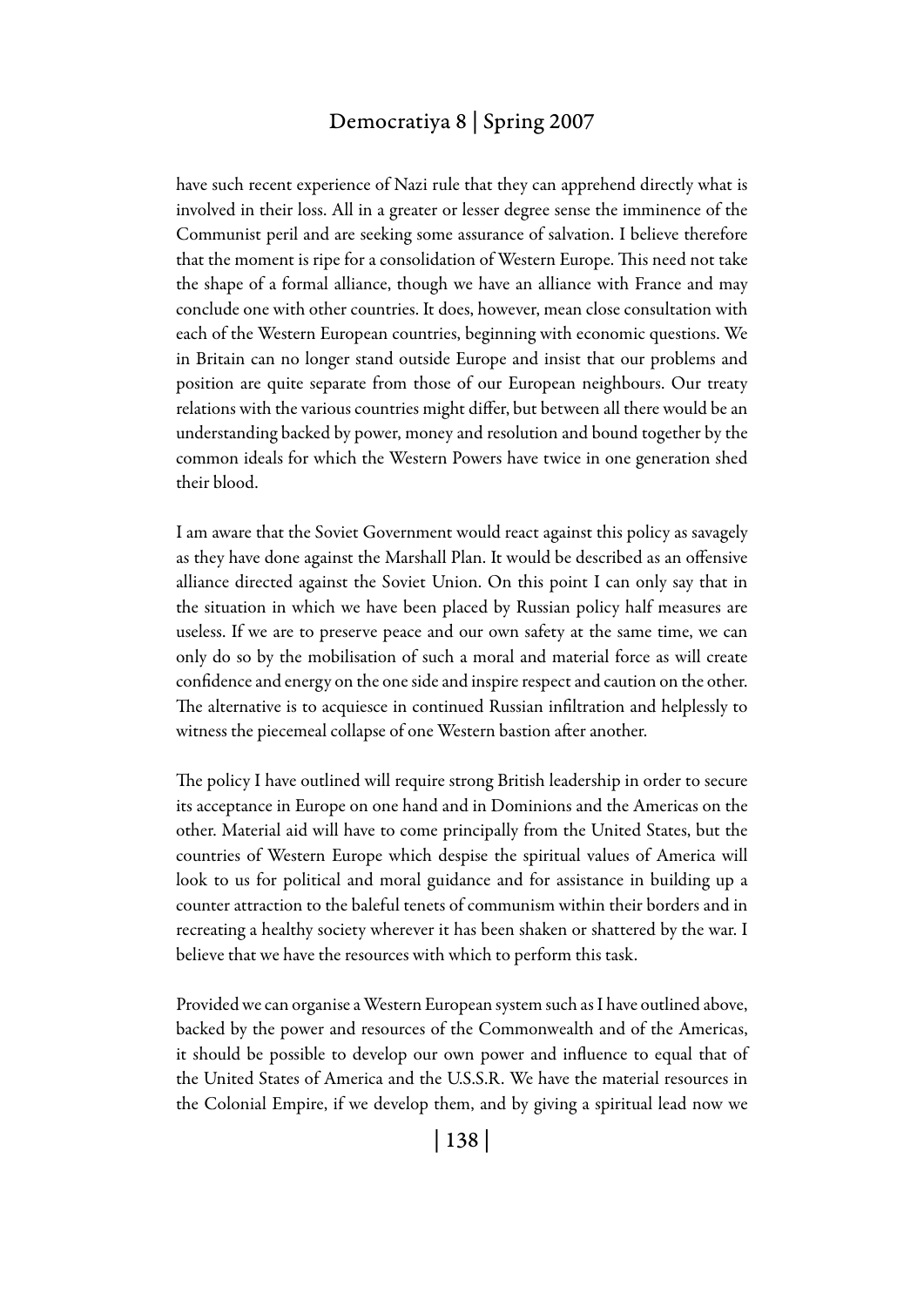should be able to carry out our task in a way which will show clearly that we are not subservient to the United States of America or to the Soviet Union.

I have already broached the conception of what I called a spiritual union of the West tentatively to Mr. Marshall and M. Bidault, both of whom seemed to react favourably without of course committing themselves. I now propose, if my colleagues agree, to ventilate the idea in public in my speech in the forthcoming Foreign Affairs Debate and thereafter to pursue it, as occasion demands, with the Governments concerned.

E.B., Foreign Office, S.W.1, 4th January, 1948.

*\**

Document 2 Top Secret

C.P. (48) 8 4th January, 1948.

Cabinet

#### FUTURE FOREIGN PUBLICITY POLICY

#### Memorandum by the Secretary of State for Foreign Affairs

In my paper on *'The First Aim of British Foreign Policy'* (C.P. (48) 6) I have shown that the Russian and the Communist Allies are threatening the whole fabric of Western civilisation, and I have drawn attention to the need to mobilise spiritual forces, as well as material and political, for its defence. It is for us, as Europeans and as a Social Democratic Government, and not the Americans, to give the lead in spiritual, moral and political sphere to all the democratic elements in Western Europe which are anti-Communist and, at the same time, genuinely progressive and reformist, believing in freedom, planning and social justice – what one might call the 'Third Force.' Equally in the Middle East and possibly in certain Far Eastern countries such as India, Burma, Ceylon, Malaya, Indonesia and Indo-China, Communism will make headway unless a strong spiritual and moral lead on the above lines is given against it, and we are in a good position to give such a lead.

| 139 |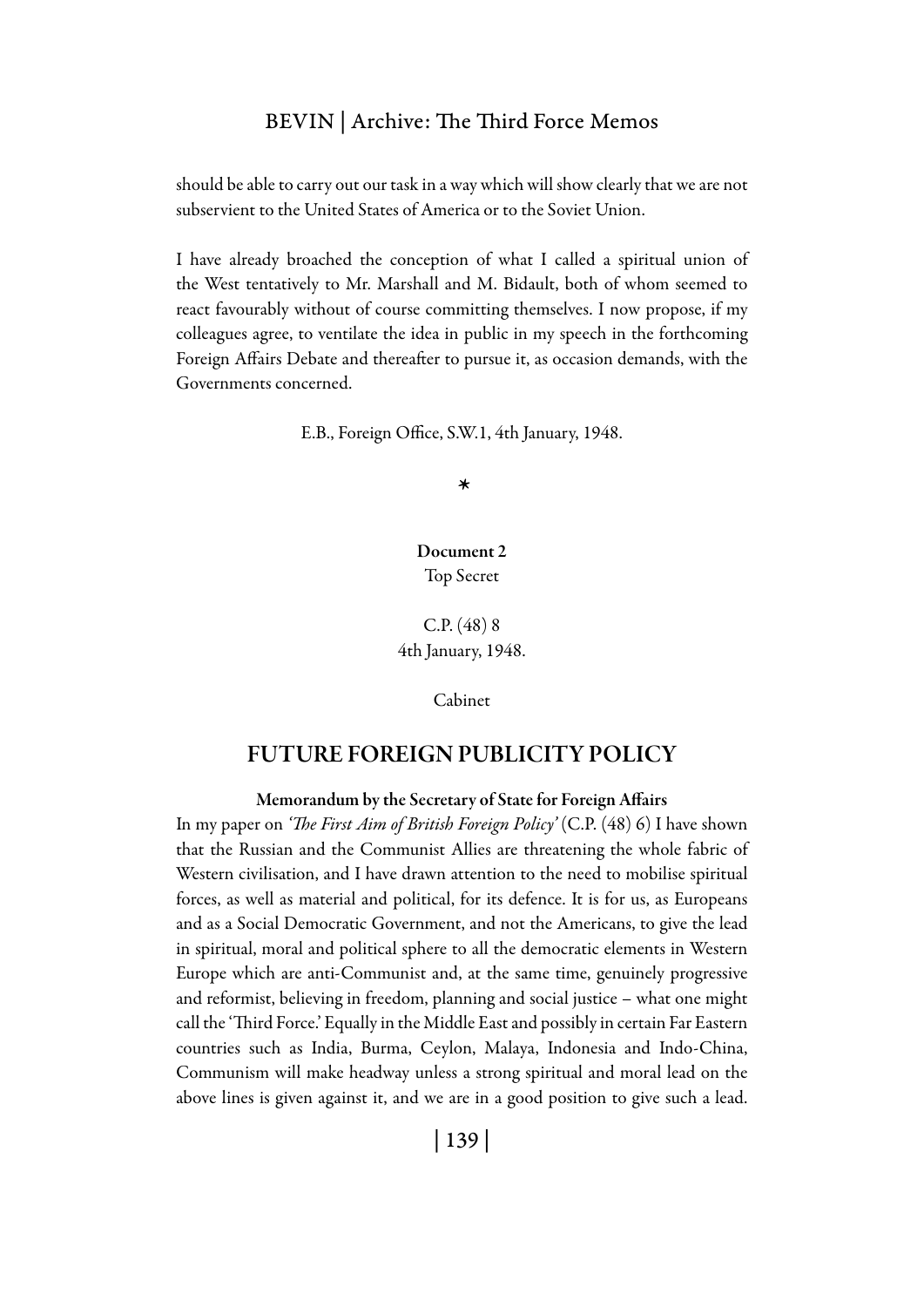In many countries of Western Europe the forces of Social Democracy will be the mainstay, but even in Western Europe and obviously in the Middle East and Far East our appeal could not be only to Social Democratic Parties.

Soviet propaganda has, since the end of the war, carried on in every sphere a vicious attack against the British Commonwealth and against Western democracy. Our publicity has hitherto been confined to supporting and explaining the current policy of His Majesty's Government in foreign affairs and at home, to advocating our way of life, and publicising our social-democratic programme and achievements. Except in the Middle East, where we have allowed ourselves more latitude, our propaganda where Russia and Communism are concerned, has been non-provocative, and we have not attempted systematically to expose the myths of the Soviet paradise. Something far more positive is clearly now required. If we are to give a moral lead to the forces of anti-Communism in Europe and Asia, we must be prepared to pass over to the offensive and not leave the initiative to the enemy, but make them defend themselves.

#### Recommendations

- 1. We should adopt a new line in our foreign publicity designed to oppose the inroads of Communism, by taking the offensive against it, basing ourselves on the standpoint of the position and vital ideas of British Social Democracy and Western civilisation, and to give a lead to our friends abroad and help them in the anti-Communist struggle.
- 2. The only new machinery required would be a small Section in the Foreign Office to collect information concerning Communist policy, tactics and propaganda and to provide material for our anti-Communist publicity through our Missions and Information Services abroad. The fullest co-operation of the B.B.C. Overseas Services would be desirable; but this and the provision of the necessary material by the Central Office of Information would be arranged through the usual channels.

Our anti-Communist publicity material should also be available to Ministers for use, when convenient, in their public speeches; and also to British delegations to conferences and – on an informal basis – to Labour Party and Trades Union delegations.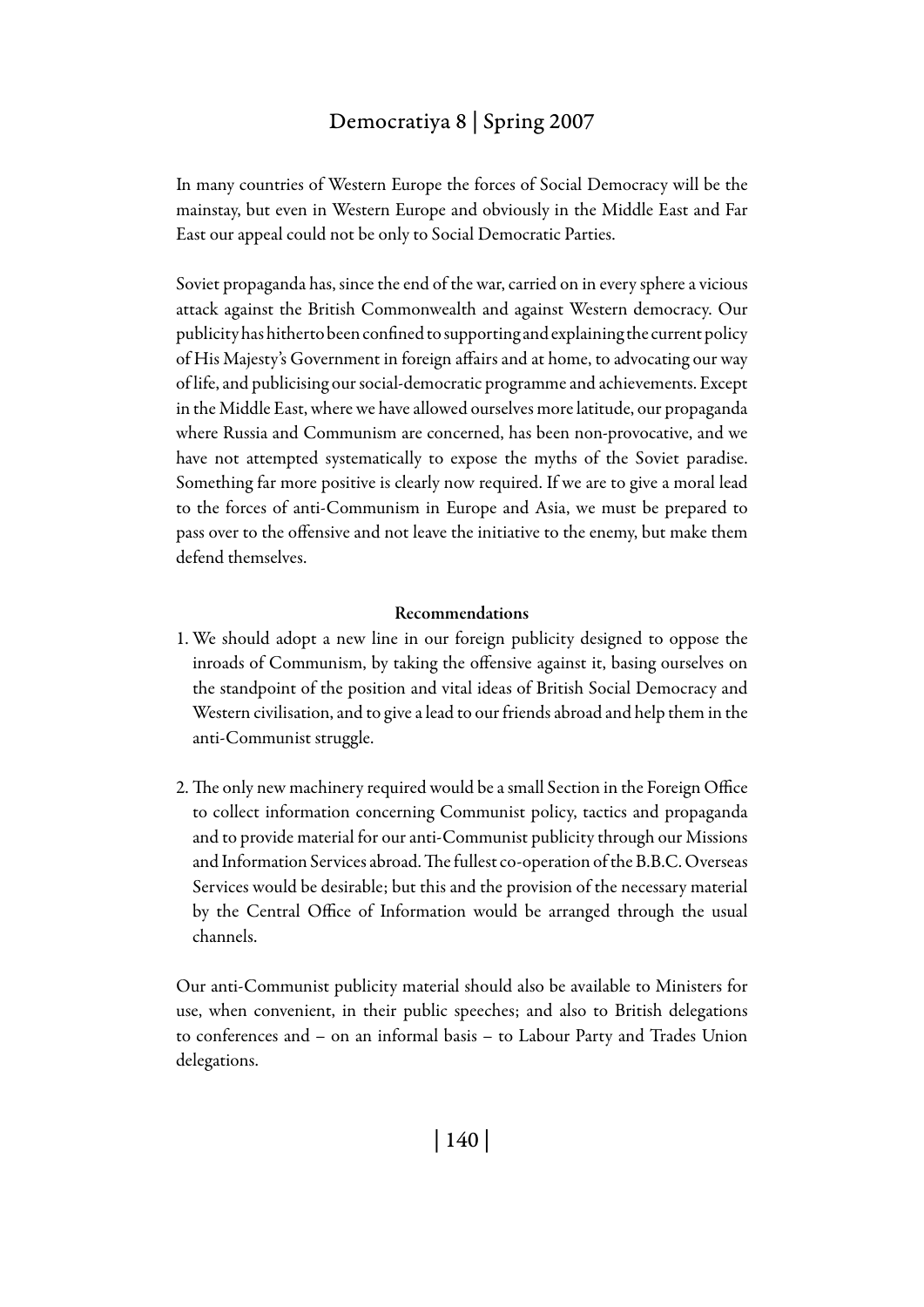3. We should develop visits by important Trade Unionists from abroad and other influential, non-Communist foreigners, and set up a 'Wilton Park' in which we could offer them courses on British life and institutions, and make available to them material and ideas useful for the struggle in their own countries against Communism. In short, we should seek to make London the Mecca for Social Democrats in Europe.

#### Considerations

Soviet propaganda has, since the end of the war, been directly hostile to this country, and for many months past has reverted to its old pre-war line of direct antagonism to Social Democracy. As my colleagues are aware, the Prime Minister and I, and other members of the Government, are often directly attacked. The propaganda of the Soviet satellites now, of course, follows exactly the same line, and is apparently to be co-ordinated by the Cominform. We can no longer submit passively to the Communist offensive; we must attack and expose Communism and offer something far better. What we have to offer in contrast to totalitarian Communism and laissez-faire capitalism, are the vital and progressive ideas of British Social Democracy and Western European civilisation.

I suggest that the following are the principles which should guide our publicity:-

- (a) We should advertise our principles as offering the best and most efficient way of life. We should attack, by comparison, the principles and practice of Communism, and also the inefficiency, social injustice and moral weakness of unrestrained capitalism. We must not, however, attack or appear to be attacking any member of the Commonwealth or the United States.
- (b) Our main target should be the broad masses of workers and peasants in Europe and the Middle East. We should, therefore, use the arguments most likely to appeal to them. First amongst these is the argument that, compared with Social Democratic countries, such as Britain, Sweden and New Zealand, the standard of life (wages, food, housing &c.) for the ordinary people is extremely low in the Soviet Union, where 'privilege for the few' is a growing phenomenon. Russia's pretence to be a 'Workers' Paradise' is a gigantic hoax. We can fairly ask why the Communists, if life under Communist rule is so enviable, should shut themselves off so completely. Social Democracy on the other hand, gives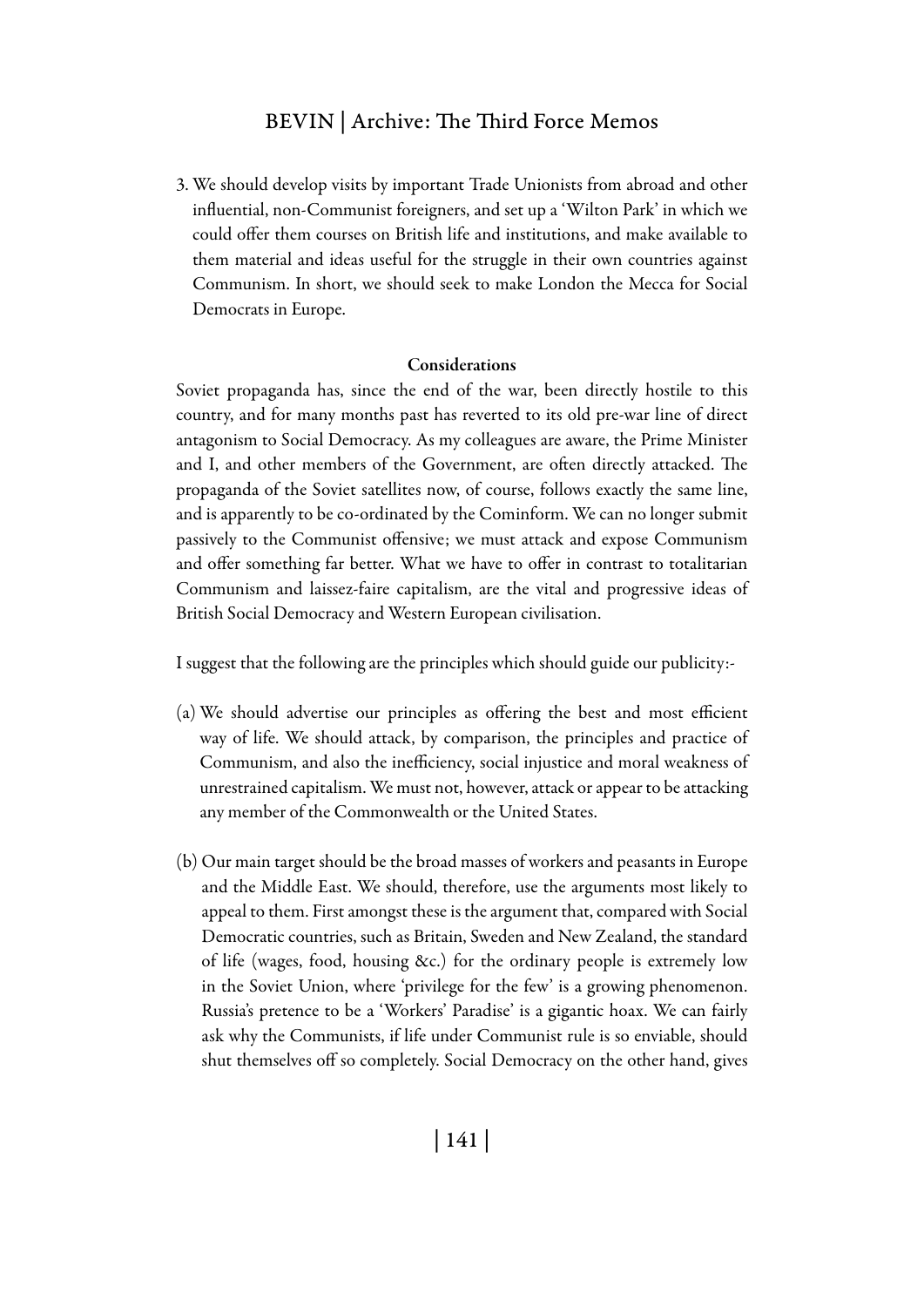higher living standards for the masses and protects them against privilege and exploitation, whether Capitalist or Communist.

- (c) Equally important is that we should stress the civil liberties issue, pointing to the many analogies between Hitlerite and Communist systems. We cannot hope successfully to repel Communism only by disparaging it on material grounds, and must add a positive appeal to Democratic and Christian principles, remembering the strength of Christian sentiment in Europe. We must put forward a positive rival ideology. We must stand on the broad principles of Social Democracy which, in fact, has its basis in the value of civil liberty and human rights. Examples should be given in order to show what the loss of civil liberties and human rights means in practice. This is specially necessary in countries where the loss of these rights and liberties has never been experienced and therefore is not appreciated.
- (d) We should represent Communism and the foreign policy of Communist countries as a hindrance to international co-operation and world peace. We should expose the immorality, militancy and destructiveness of Communist foreign policy, and diplomatic methods, their manoeuvres to divide and impoverish Western European countries and to exploit their control of Europe's main food-producing areas. We should represent the satellite countries as 'Russia's new colonial empire,' serving Russia's strategic and economic interests at the cost of the freedom and living standards of the Eastern European peoples. The myth that the Russians never break treaties should be exposed and Communism portrayed as the stalking-horse of Russian Imperialism.
- (e) Finally we should disseminate clear and cogent answers to Russian misrepresentations about Britain. We should not make the mistake of allowing ourselves to be drawn into concentrating our whole energy in dealing with those subjects which are selected for debate by Russian propaganda. On the other hand we must see to it that our friends in Europe and elsewhere are armed with the facts and the answers to Russian propaganda. If we do not provide this ammunition, they will not get it from any other source.

In general we should emphasise the weakness of Communism rather than its strength. Contemporary American propaganda, which stresses the strength and aggressiveness of Communism, tends to scare and unbalance the anti-Communists, while heartening the fellow-travellers and encouraging the Communists to bluff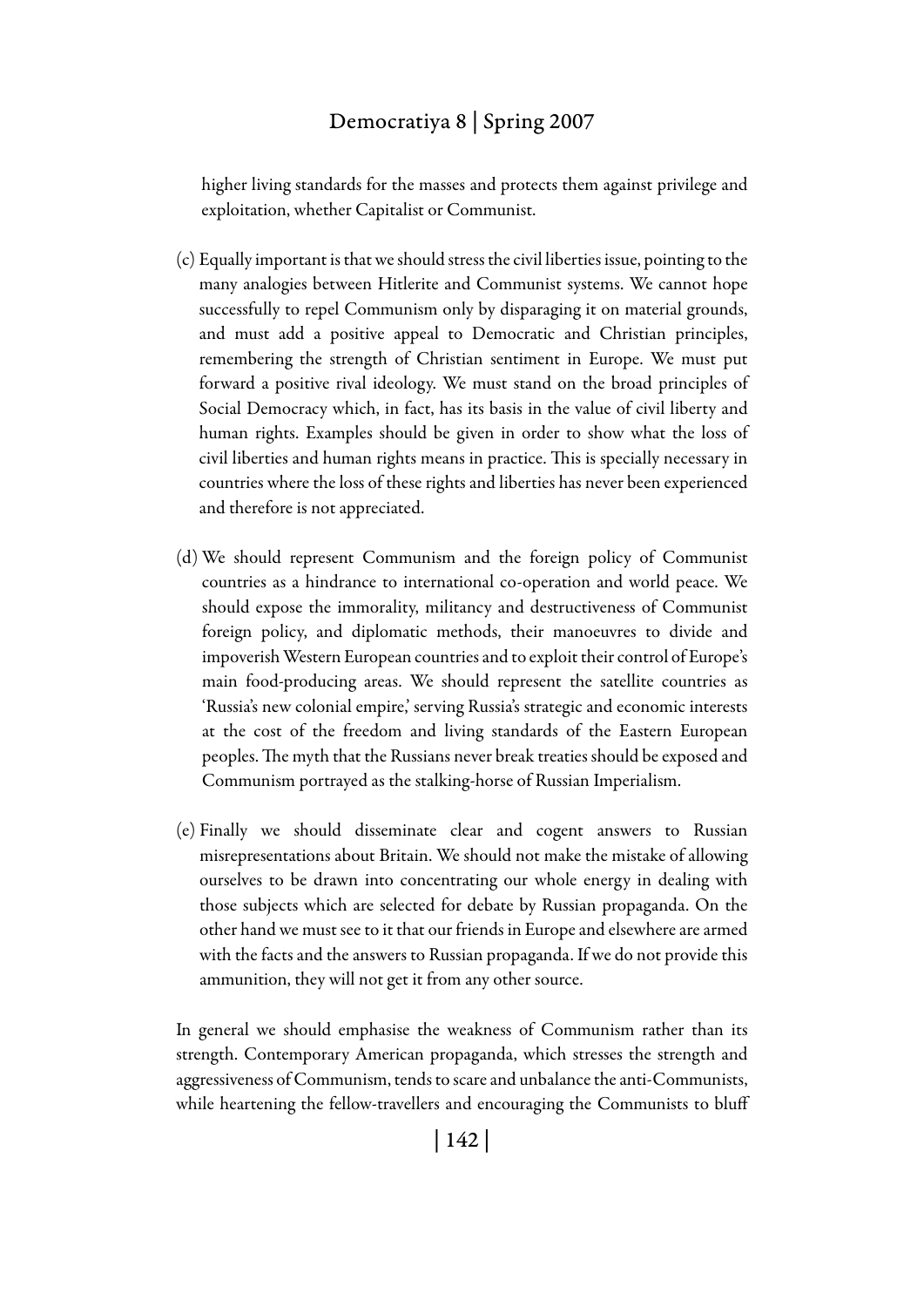### Bevin | Archive: The Third Force Memos

more extravagantly. Our propaganda, by dwelling on Russian's [sic] poverty and backwardness, could be expected to relax rather than to raise the international tension.

We must not, of course, exaggerate the effects which can be produced by publicity alone. But I am convinced that in the interests of this country, the British Commonwealth and of our friends abroad, we must now take this more definitely anti-Communist line in our publicity. I ask for the active support and co-operation of my colleagues.

E.B., Foreign Office, S.W.1, 4th January, 1948.

*\**

Document 3 Top Secret

C.P. (48) 72 3rd March, 1948.

Cabinet

#### The threat to western civilisation

#### Memorandum by the Secretary of State for Foreign Affairs

The fast increasing threat to Western civilisation which Soviet expansion represents impels me once again to examine the extent to which the Soviet Government appear to be achieving their aims, together with the steps we should now take in order to frustrate them.

- 2. As my colleagues will recall, I circulated four papers to the cabinet at the beginning of January (C.P.(48)  $5$  – Policy in Germany; C.P.(48)  $6$  – The First Aim in British Foreign Policy; C.P.(48) 7 – A Review of Soviet Policy; C.P.(48) 8 – Future of Foreign Publicity Policy).
- 3. It will be remembered (as set out in the Annex and in C.P.(48) 7) that ever since the European Recovery Programme was devised, the Soviet Government have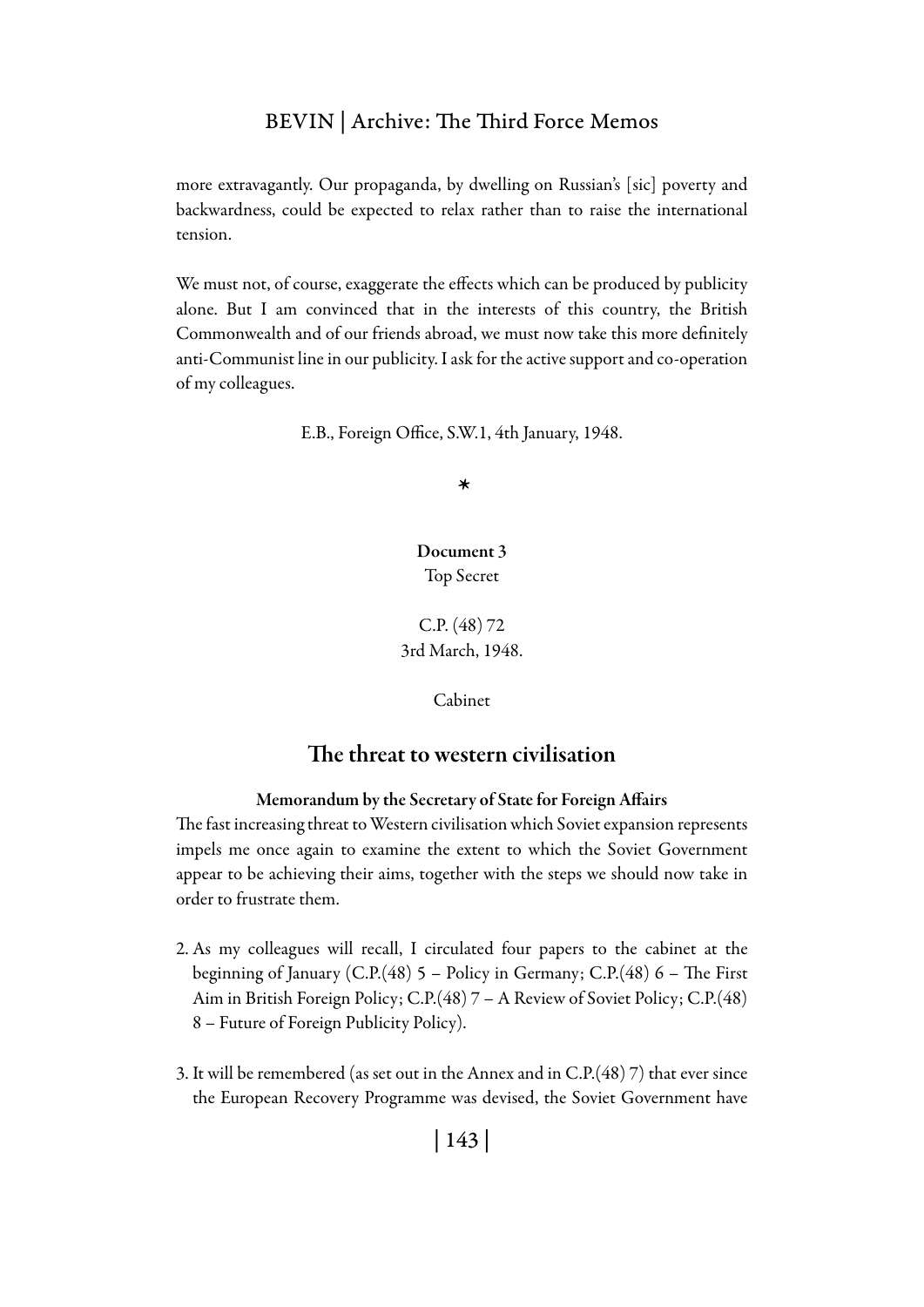been carrying on a war of nerves and behind it resolutely using the Communist party to achieve dictatorship. It is their intention to endeavour to expand their activities to cover the whole of Europe at the earliest possible date. So far as we are concerned, we have been proceeding on the basis, which we made quite clear to Stalin, that just as the Russians had built up in the east what they called security, we intended to develop a good neighbourly policy in the west, not aimed against Russia but inspired by the sheer necessity of economic revival and development and of security. I made all this clear in my speech on 22nd January. But, as we foresaw, events have since moved quickly and aggressively, most recently in Czechoslovakia and now in Finland, and I am convinced that we have to go wider than the original friendly intent of our more limited approach to the Benelux countries, with France, on the basis of the Dunkirk Treaty. It has really become a matter of the defence of western civilisation, or everyone will be swamped by this Soviet method of infiltration. I ask my colleagues, therefore, to give further consideration to the whole situation and decide whether our policy should not now be broadened so that we can proceed urgently with the active organisation of all those countries who believe in parliamentary government and free institutions, and devise methods which will cope with this quickly moving stream of events.

I have set out in the Annex headed *'Considerations'* in greater detail than in my earlier paper (C.P. (48) 7) the steps that have been taken by Soviet Russia from the days of the war-time conferences until the present.

There is only one conclusion to draw. After all the efforts that have been made and the appeasement that we followed to try and get a real friendly settlement on a four-Power basis, not only is the Soviet Government not prepared at the present stage to co-operate in any real sense with any non-Communist or non-Communist controlled Government, but it is actively preparing to extend its hold over the remaining part of Continental Europe and, subsequently, over the Middle East and no doubt the bulk of the Far East as well. In other words, physical control of the Eurasian land mass and eventual control of the whole World Island is what the Politburo is aiming at – no less a thing than that. The immensity of the aim should not betray us into believing in its impracticability. Indeed, unless positive and vigorous steps are shortly taken by those other states who are in a position to take them, it may well be that within the next few months or even weeks the Soviet Union will gain political and strategical advantages which will set the great Communist machine in action, leading either to the establishment of a World

| 144 |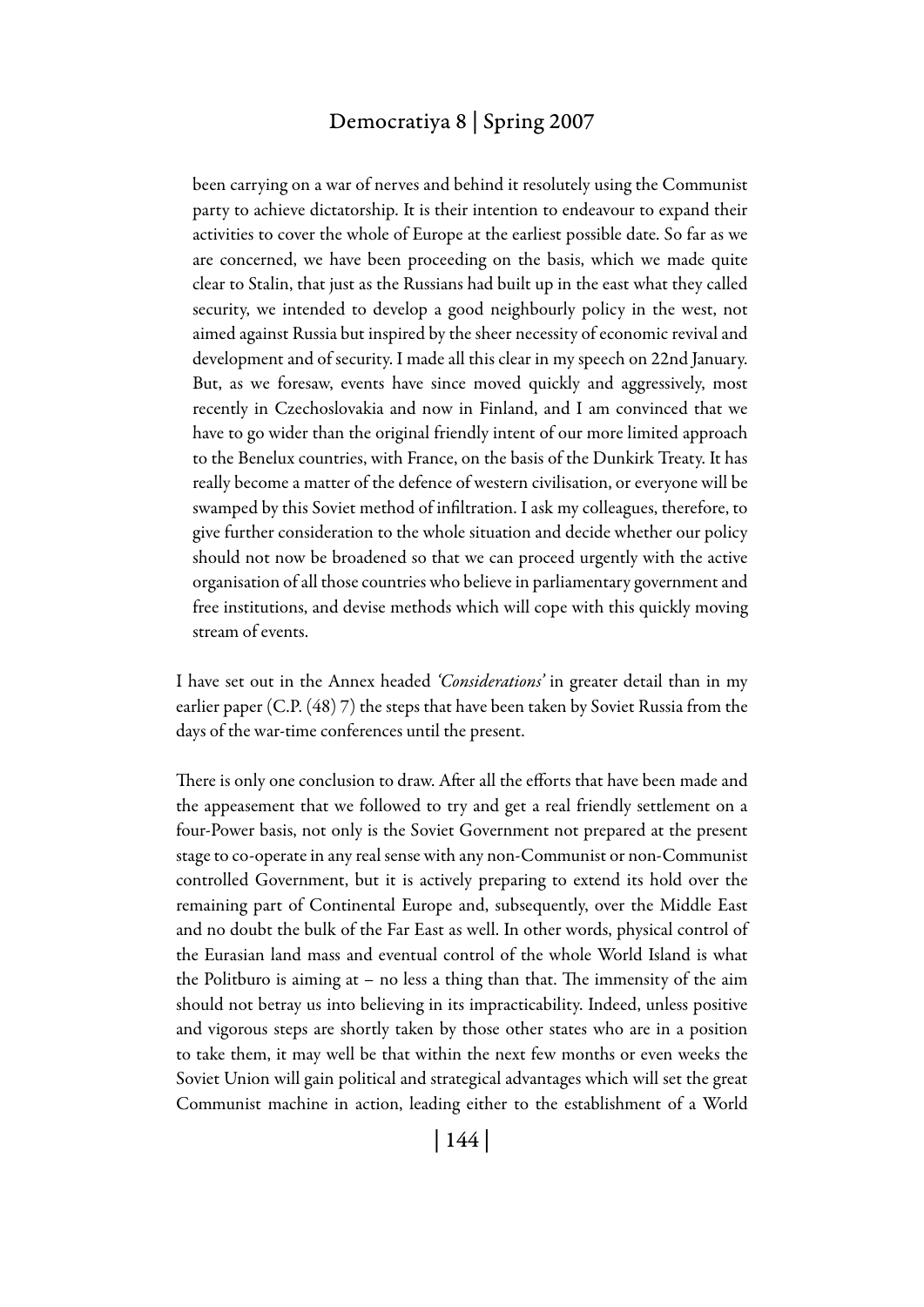### Bevin | Archive: The Third Force Memos

Dictatorship or (more probably) to the collapse of organised society over great stretches of the globe.

- 4. All our evidence indeed points to the probable staging by the Soviet Government of further efforts in this direction during the next few weeks or months. We cannot be sure exactly where this showdown will take place nor even that it will not occur in several places at once. All we know for certain (since the Cominform has proclaimed it openly) is that its object will be the frustration by one means or another of the European Recovery Programme and the consequent development of a situation in which the Communist cause will triumph in many countries largely as a result of a process of economic decay. But this does not mean that the Soviet Government are determined to have their way whatever the outside world may say or do. There is no reason even now to suppose that it could possibly welcome the World War which would undoubtedly result from its overstepping the mark. It is commonly accepted Communist doctrine that no issue should be forced until the moment is ripe and victory almost certain. If, therefore, the upholders of true democracy and opponents of dictatorship can present a really united front, and if the necessary economic means are made available by those who have them, the danger of war is, in my opinion, not imminent. Indeed it is my considered view that the only danger of war arises from the non-fulfilment of these two conditions. Provided they are fulfilled I believe that Communism will be forced onto the defensive and that for many years at any rate we may look forward to a period of relative calm.
- 5. On these two 'ifs,' however, everything depends. As for the second one we can only do our best to assist the passage of the European Recovery Programme through Congress by continuing to warn the Administration of the dangers of delay. The first 'if' depends very largely on ourselves. If we here, as a nation, are united on the main issue, then additional strength to resist will be imparted to our friends on the continent and, indeed, to our friends all over the world. If, on the contrary, we show evidence of irresolution and divided counsels, there will be a corresponding lack of the will to resist which may have terrible results even if aid should eventually be forthcoming under the European Recovery Programme.
- 6. Recent events have only brought to a head a fundamental contradiction which has been inherent in European politics at least since the formation of the Third International. It is the contradiction between an imposed solution of social difficulties, which in the last analysis can only mean Dictatorship, and a

| 145 |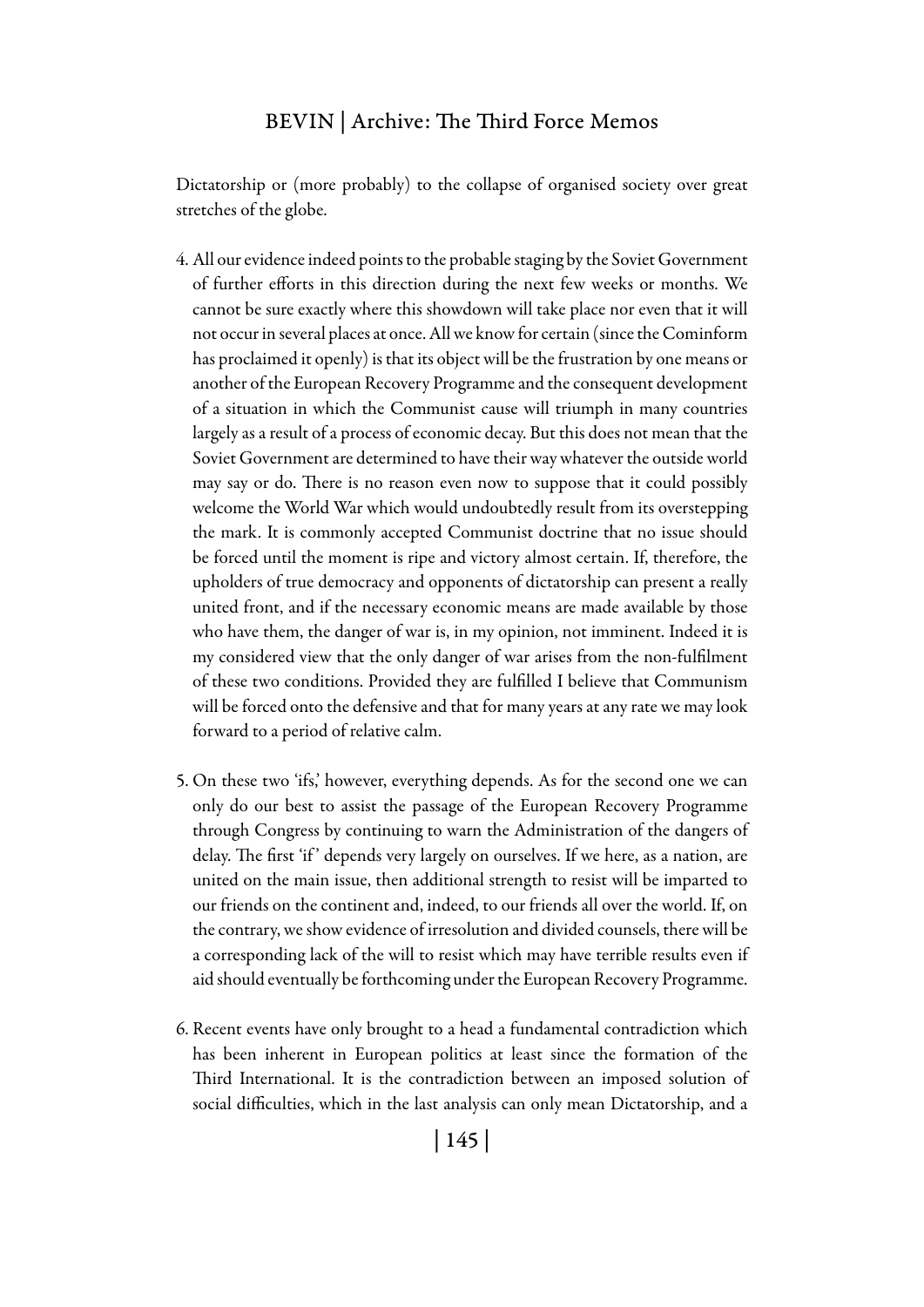voluntary, reasoned and human solution which is summed up in all that we mean by the word 'Democracy.'

7. With a view to stemming any further infiltration of dictatorship, I make the following recommendations to my colleagues:-

#### Recommendations

- (1) We should pursue on as broad a basis as possible in co-operation with our French allies, the conclusion of a treaty or treaties with the Benelux countries. We should aim as a matter of great urgency at negotiating multilateral economic, cultural and defensive pacts between the United Kingdom, France and the Benelux countries, which would be left open for accession by other European democracies. (This will be done on the basis of the cabinet decision approving the recommendations in my earlier paper (C.P. (48) 6).)
- (2) Simultaneously with this, the whole problem of the co-ordination of efforts for the cultural, social, economic and financial revival and development of the west and for the defence of the western civilisation with the support of all friendly western Powers and of course of the Commonwealth should be proceeded with at once. Having in mind Soviet tactics from Yalta onwards, we should decide what common arrangements can be made and what consultations should be entered into to prevent Soviet tactics succeeding on an even wider basis than hitherto and to halt any further expansion of Soviet dictatorship. The issue upon which we should consult with like-minded countries is not so much that of Communism as of the establishment of dictatorship as against parliamentary government and liberty. In this connection we cannot limit ourselves to Europe. We must bring in the Commonwealth and the Americas, and eventually every country outside the Soviet group.
- (3) This would include at an early stage Italy, which is at present the weakest link in the chain of anti-Communist states, but which – if we are to get a really effective western Union – must be brought in. But whether steps should be taken in advance of the April elections, or afterwards, is a matter to be determined. In the meantime we should do everything in our power to assist the parliamentary government of Italy.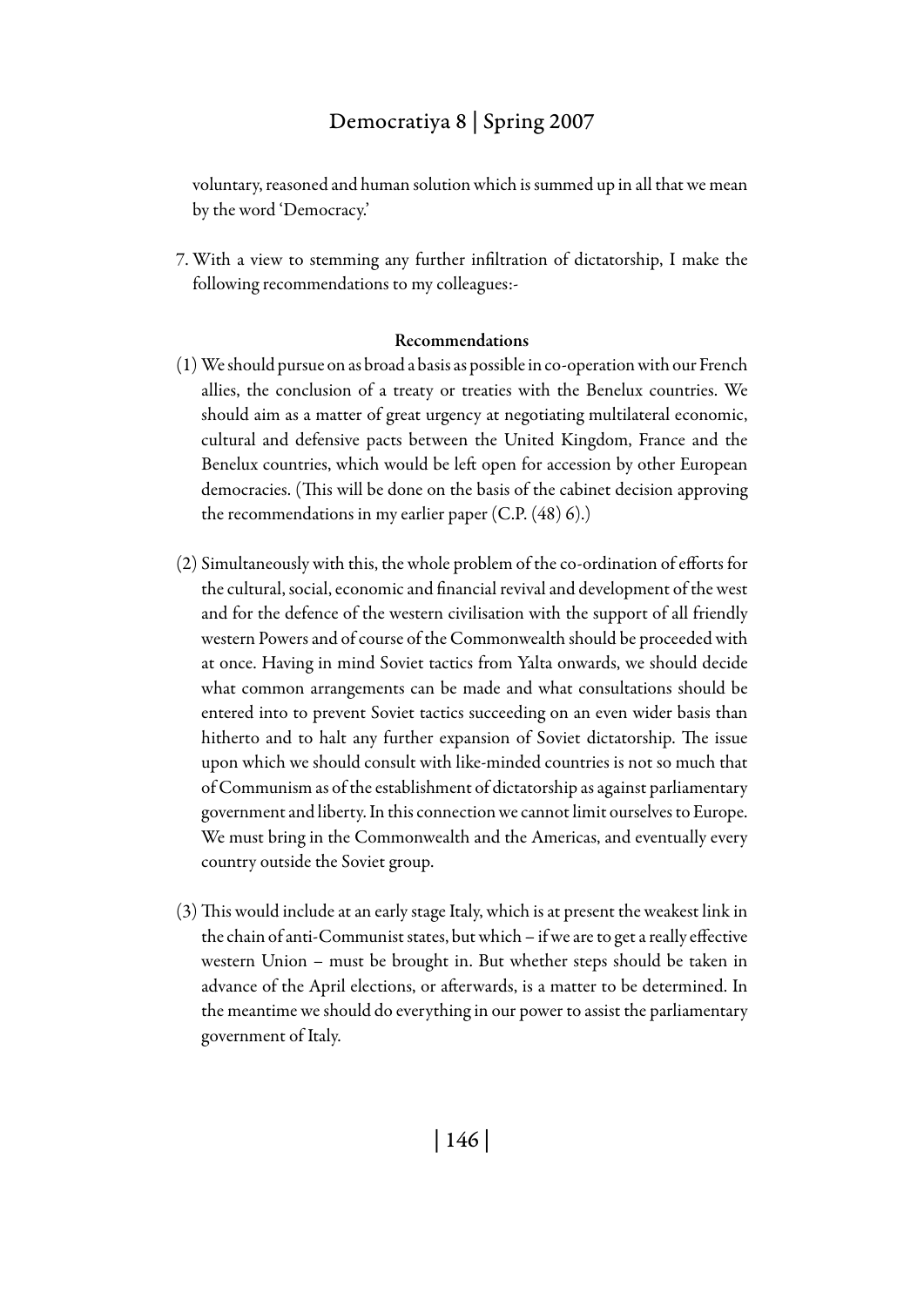(4) If my colleagues agree to this as a policy, then I would ask to be authorised to proceed to discussions with the Commonwealth and, through the diplomatic channels and in every way open to me, with other countries sharing our western conception of democracy and liberty in order to build up the organisation necessary to give effect to such a policy. In these discussions it would be essential to decide what is required of each western country collectively and individually. This would affect, among other things, defence, the budgetary position, the supply of food and the building up of our economics on an entirely new basis. The division between us at the moment is so deep because Communism is playing such a part in the west, interfering with its economic revival and making consolidation so difficult.

E.B., Foreign Office, S.W.1., 3rd March, 1948.

*\**

Document 4 Secret

C.P. (48) 71 3rd March, 1948.

Cabinet

### The Czechoslovak Crisis

#### Memorandum by the Secretary of State for Foreign Affairs

#### **Conclusions**

Czechoslovakia is in process of being absorbed into the Soviet Orbit as a result of a *coup d'Etat* on typical Communist lines. Action Committees have seized all strategic points in the State with the connivance of the police and armed forces and a purge of the whole country is in progress. We must expect trumped-up charges against our Czech friends and possibly against members of the Western Embassies.

2. This outcome is highly detrimental to our interests, but there is nothing we can do about it in Czechoslovakia itself except to express our disapproval. The

| 147 |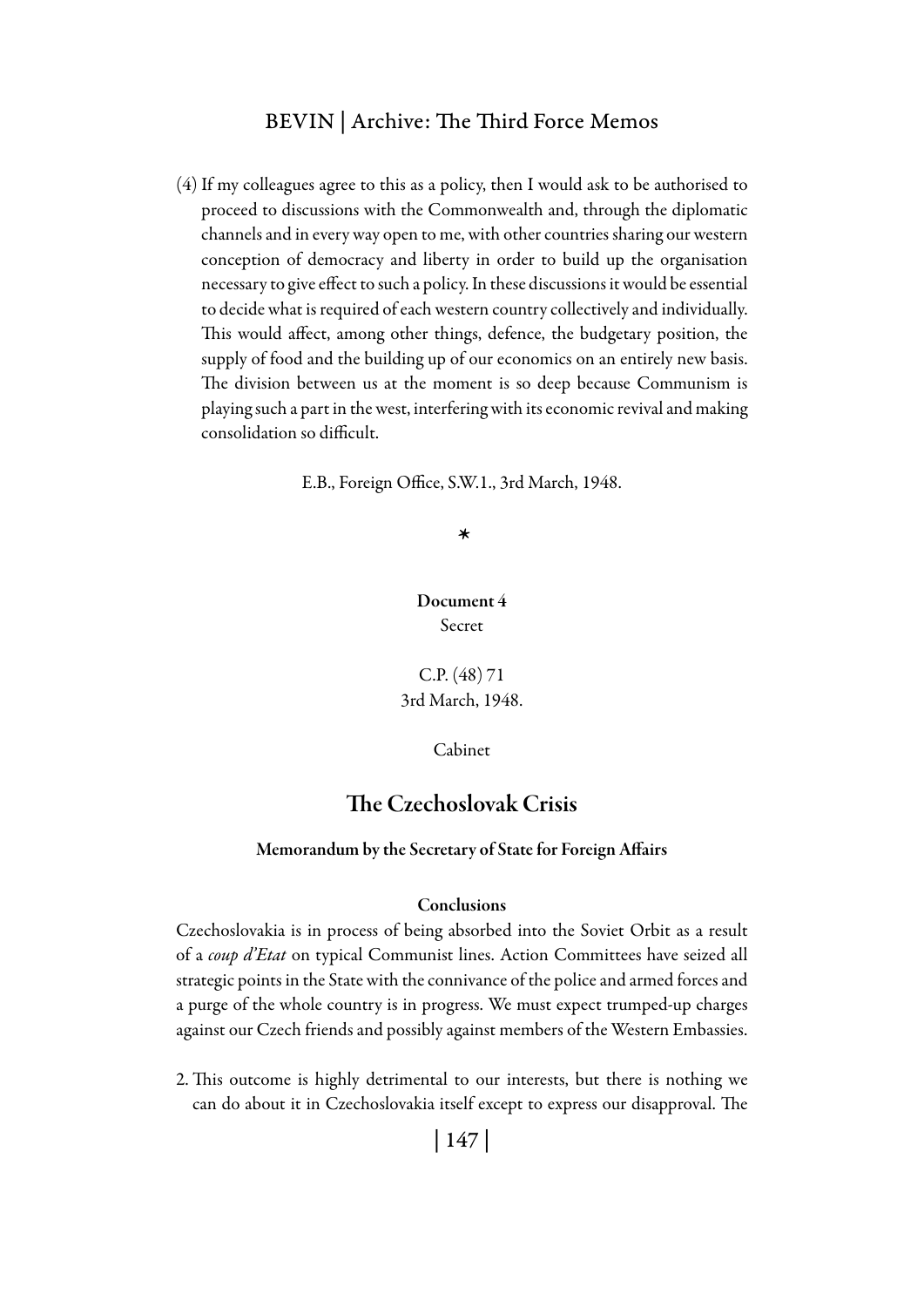French and United States Governments have joined His Majesty's Government in the issue of the declaration of 26th February.

- 3. Subject to the views of the United States and French Governments, we propose to preserve frigid but correct relations with the new Czechoslovak Government and to maintain our contacts with the Czechoslovak people so far as we can. In pursuance of this policy we should not remove our Ambassador from Czechoslovakia any more than we have from other Eastern European countries. We have now heard from the United States Government that they wish to recall their Ambassador from Prague. I intend to discourage this. We should mark our disapproval of the Social Democratic Party who, by joining the Communists, made it possible for the latter to seize power, lest we encourage other continental Socialists (e.g., Signor Nenni) to think they can also aid and abet the Communists with impunity.
- 4. We should organise our publicity with a view to appearing as strong as we can, lest other friends of Great Britain (e.g., the Scandinavian countries) should be encouraged to think they must compound with the Russians while there is yet time. In the long run we shall only retain our friends if we are strong.

#### Course of Events in Czechoslovakia

- 5. The crisis in Czechoslovakia came to a head on 17th February, when M. Gottwald, the Communist Prime Minister, suspended a meeting of the Coalition Government after certain non-Communist Ministers had complained that the Minister of the Interior (also a Communist) had failed to carry out a Cabinet decision annulling the appointments of Communists to positions in the Police Force by which that force was in effect being packed with Communist nominees.
- 6. On 20th February the Czech Socialist Party, People's Party and Slovak Democrat Ministers, having received no satisfaction, refused to attend a Cabinet meeting and submitted their resignations to President Benes.
- 7. The Communist Party then issued a statement to the effect that the crisis, which the non-Communist Parties had provoked, involved a threat to public security and they had discovered a plot against the State. They alleged that the resigning Ministers had put themselves in the position of a subversive opposition. The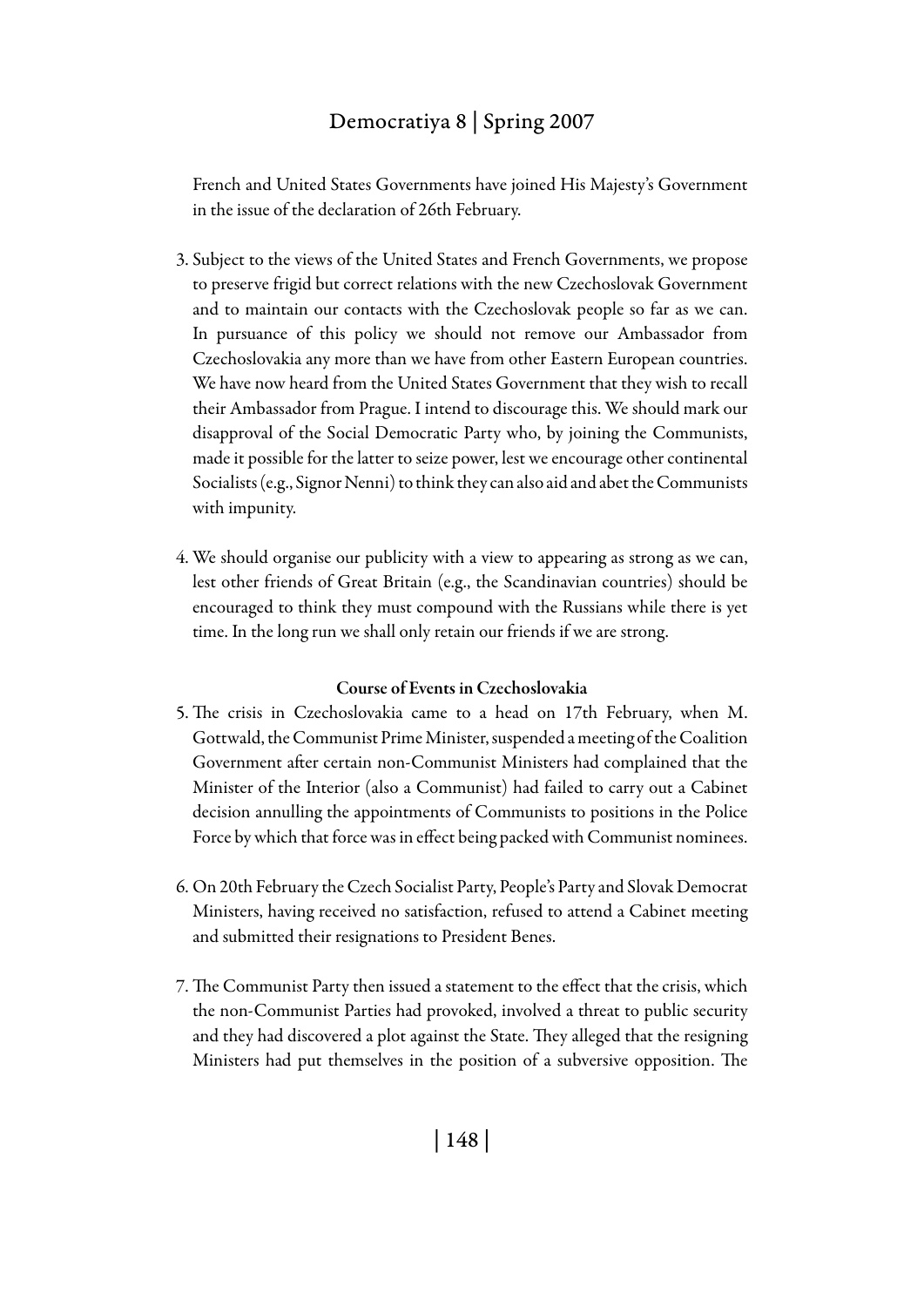Communist Party had therefore decided to mobilise all the forces of the working people in support of the Government.

- 8. In actual fact, the non-Communist Ministers had of course resigned on the broad issue that majority decisions of the Cabinet were being blocked by the Communists when unacceptable to them.
- 9. Meanwhile, Communist 'Action Committees' were formed all over the country and seized a number of Ministries, public offices, the Prague radio station and the administration of certain towns. Arms were issued to the committees in large numbers. The Communist-controlled Ministry of the Interior has published an edict to the effect that any member of an Action Committee can be dismissed by a higher committee if this is recommended by the local committee concerned. Thus the whole machinery of Action Committees can in effect be directed from above. In Slovakia, the non-Communist members of the Slovak Board of Trustees, i.e., the local administration, were arrested and Slovakia thus also came under Communist control through a virtual coup d'Etat. In both Slovakia and the Czech lands those Trade Unions which were under Communist control were mobilised for action, and in particular the Printers' Union refused to be a party to the printing of any but pro-Communist publications, in this way helping to stifle the free and democratic expression of opinion. The newspapers of the Czech Socialists and People's Parties have been informed that no more paper will be allocated to them. The Communist Minister of Information was able to control the radio. For instance, he successfully prevented the Minister of Food (a Social Democrat) and the Minister of Posts (People's Party) from broadcasting.
- 10. On 23rd February it was announced that the Czech Social Democrat Party had decided to accept M. Gottwald's offer to them to join the Communists in forming the nucleus of a reconstituted coalition which would not include the resigning Ministers. But this decision was, according to reliable press reports, only announced after the police, under the orders of the Communist Minister of the Interior, had occupied the Party's premises and thrown out those of the leaders who did not wish to co-operate with the Communists.
- 11. On 25th February it was officially announced that President Benes had accepted the resignations of the non-Communist Ministers and that he had approved a new Government under the leadership of M. Gottwald. In this Government the Communists have taken over all the remaining Ministries necessary to make

| 149 |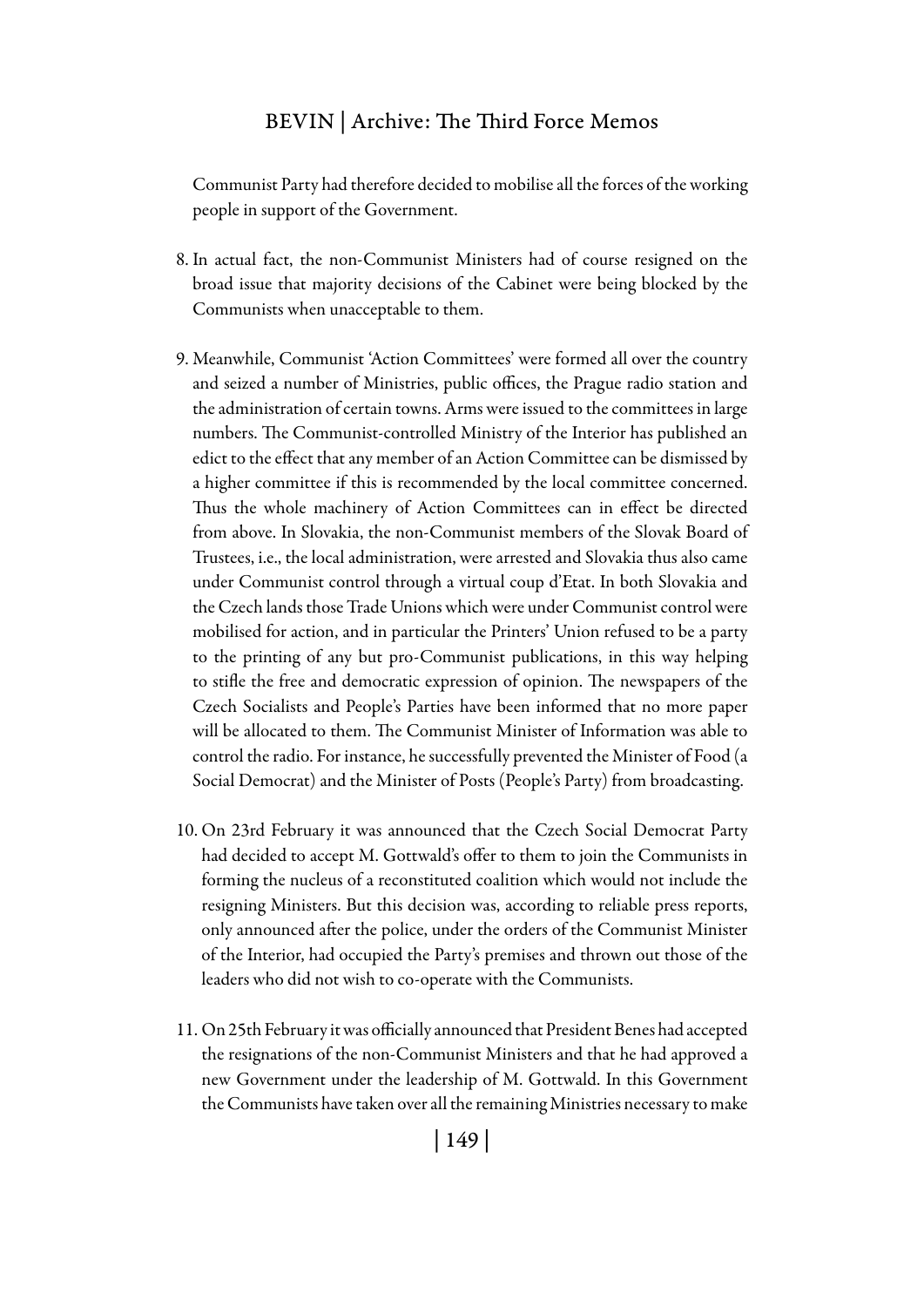their control complete, including those of Justice, Foreign Trade and Education. They already held the key Ministries of the Interior (including control of the police), Information, Social Welfare, Finance, Agriculture and Internal Trade. Minor remaining posts have been allotted to the Social Democrats and to some renegade members of the People's Party, and the Czech Socialist Party. The Government includes two 'non-party' men, namely M. Masaryk and General Svoboda, who remain at their posts as Ministers of Foreign Affairs and National Defence respectively. General Svoboda has promised the Communists the support of the armed forces throughout the crisis.

- 12. A full-scale purge affecting every branch of Czechoslovak life is in progress. President Benes has resisted so far as he could, but he has been powerless, and may, it is rumoured, resign. There has been little or no attempt by the population to resist. The Czechoslovak people were hypnotised by the danger approaching them from the east. M. Masaryk, the Minister for Foreign Affairs, had already lent himself to the Russian manoeuvre by advertising the alleged revival of the German danger and by criticising the plans of the Western Powers in Germany, and has finally taken office in the new Government. The leading Social Democrats, including both M. Lausman and M. Fierlinger, have also joined the new Government, though they have little, if any, power.
- 13. There is no open sign in this of Soviet interference, but we have known for some time that trouble was to be expected from the Communists in Czechoslovakia and the sudden arrival in Prague just before the crisis broke of M. Zorin, a Deputy Soviet Minister of Foreign Affairs, and former ambassador in Prague, can hardly have been a coincidence, more especially as he returned to Moscow immediately it was over.
- 14. It will be seen from the foregoing that the crisis has been artificially and deliberately provoked in Czechoslovakia. The same methods of force and intimidation already exploited in the other Eastern European countries have been used to bring about the suspension of free parliamentary institutions and the establishment of the disguised dictatorship of a single party under the cloak of a Government of National Union. This last point has been made clear in the joint declaration issued on 26th February by the Governments of the United States, France and Britain. It is impossible to regard this as in any way a democratic or parliamentary solution, and the violence of the methods used by the Communists is more than ever significant, seeing that elections to enable

| 150 |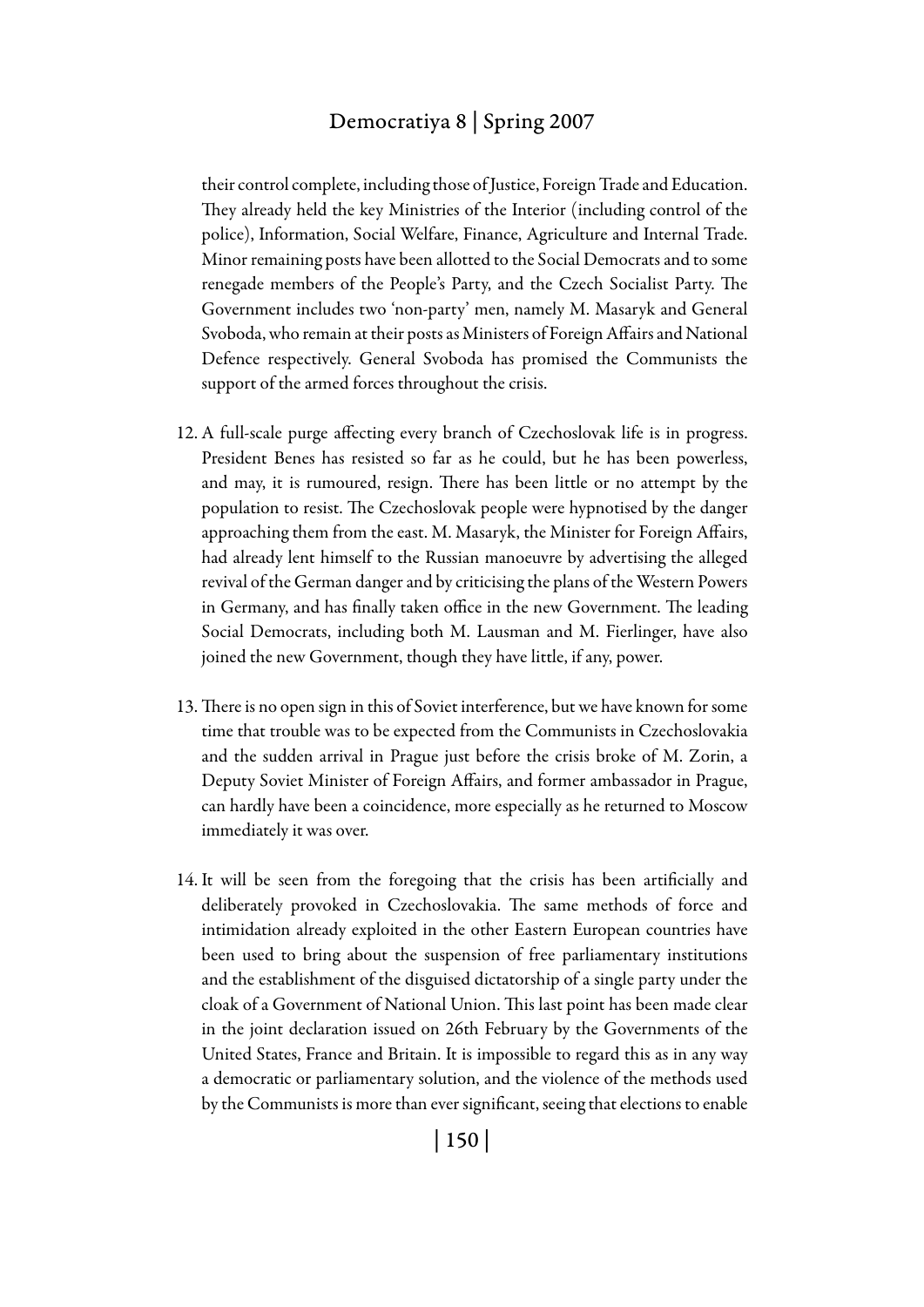the Czechoslovak people to express their real opinions freely were due to be held in the next three months. Some further reflections on the crisis and on the policy which we should now pursue are contained in Mr. Dixon's telegrams No. 19, Saving, and No. 179, of which copies are to be found at Annexes I and II.

#### The Lessons of the Czech Crisis

- 15. Czechoslovakia is now lost to Western Democracy and the Western world except in so far as the Russians, acting through the Czech Communists, allow contacts and trade to continue. If this process is not to be continued still further West it seems desirable that we should analyse the lessons to be drawn from the case of Czechoslovakia in the hope that it may save us from a similar defeat in the case of Italy and perhaps later in France, where our interests would be vitally endangered.
- 16. The first and most fundamental error of the non-Communists in Czechoslovakia was made two years ago. After the last elections, when the Communists gained over 30 percent. of the seats in the Czech Parliament and were the strongest party, the non-Communists pushed the Communists forward into the leading positions, assuming that they would be sure to make a mess of government in the difficult post-war period and would be discredited. How they could believe this after what had happened in Poland in 1945 has always been a mystery. The Communists naturally made their control of the Ministry of the Interior a condition for their co-operation and from the moment that the police fell under the control of a Communist Minister the die was cast. It is only fair to say that as the Communists at the elections in the spring of 1946 obtained 30 percent. of the seats in Parliament, were the largest party, and controlled the principal trade unions, it would have been a difficult decision for President Benes to take to exclude them from the Government, especially as the understanding reached with the Russians before liberation had been that a National Front to include all the parties would be formed. However, the lesson is there for all to see.
- 17. In all the countries within the Soviet orbit, including Czechoslovakia, the essential key which the Communists were able to use in order to gain control of the situation has been control of the Police and to a lesser extent of the Armed Forces. Experience shows that it is absolutely impossible for the ordinary processes of democracy to continue if the Communists are able to use the Police to intimidate their opponents and to trump up charges of plots and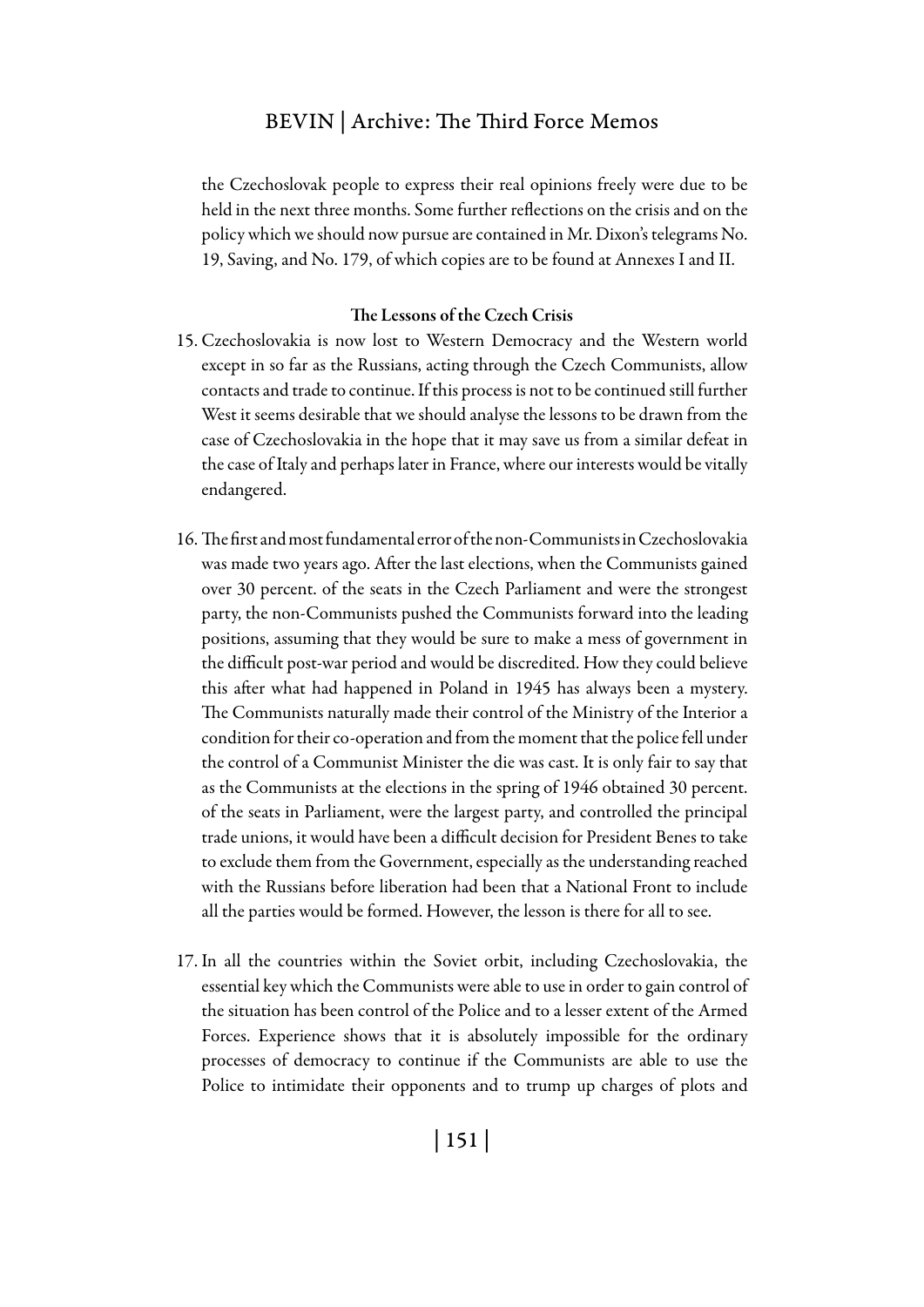conspiracies. Therefore the control of the Ministry of the Interior by reliable non-Communists is a primary necessity for any further attempt to resist the spread of Communism elsewhere.

- 18. Even if the Police and Gendarmerie are under non-Communist control, it is equally essential to ensure that they are not penetrated, or, if some degree of Communist penetration is unavoidable, that the key positions are held by reliable men and that the nerve centres for controlling the forces concerned are definitely secure and can be relied upon in an emergency.
- 19. Control of the Armed Forces is also essential. In the Czech case, President Benes would no doubt have been able to regain control of the situation in spite of the police being under Communist control if General Svoboda, the Minister of Defence, had not thrown in his lot with the Communists, and prevented the armed forces from taking any part in the crisis when the Communists took direct action to seize Ministries, towns &c.
- 20. The Communist control of the Ministry of Information is another key which the Communists have used with great effect, since it controls broadcasting and the press.
- 21. The open political methods of the Communists when they are in a coalition government are shown from the Czechoslovak example to be no less dangerous than their subversive and penetration methods. Even the apparently *bourgeois*  M. Gottwald turns out to be a wolf in sheep's clothing. The Communists used their position in the Czechoslovak Government, as they have done elsewhere, in order to create dissension in other parties, and by spreading and exploiting slanders and false accusations against individual Ministers gradually to eliminate from power all those who were not their stooges. Their current aim in all the countries of Eastern Europe is the creation of a People's Front, which means a Government in which the key positions are held by Communists and in which representatives of other parties who are reliable stooges or fellow travellers take part and give an air of respectability to the whole combination. The Communists attain this state of affairs by various methods, but the result is always the same. Therefore the cardinal error is ever to let them into a Government in the vain hope that they will play the game according to Westminster rules. In countries within the Soviet orbit this has been difficult to avoid, but there is no reason